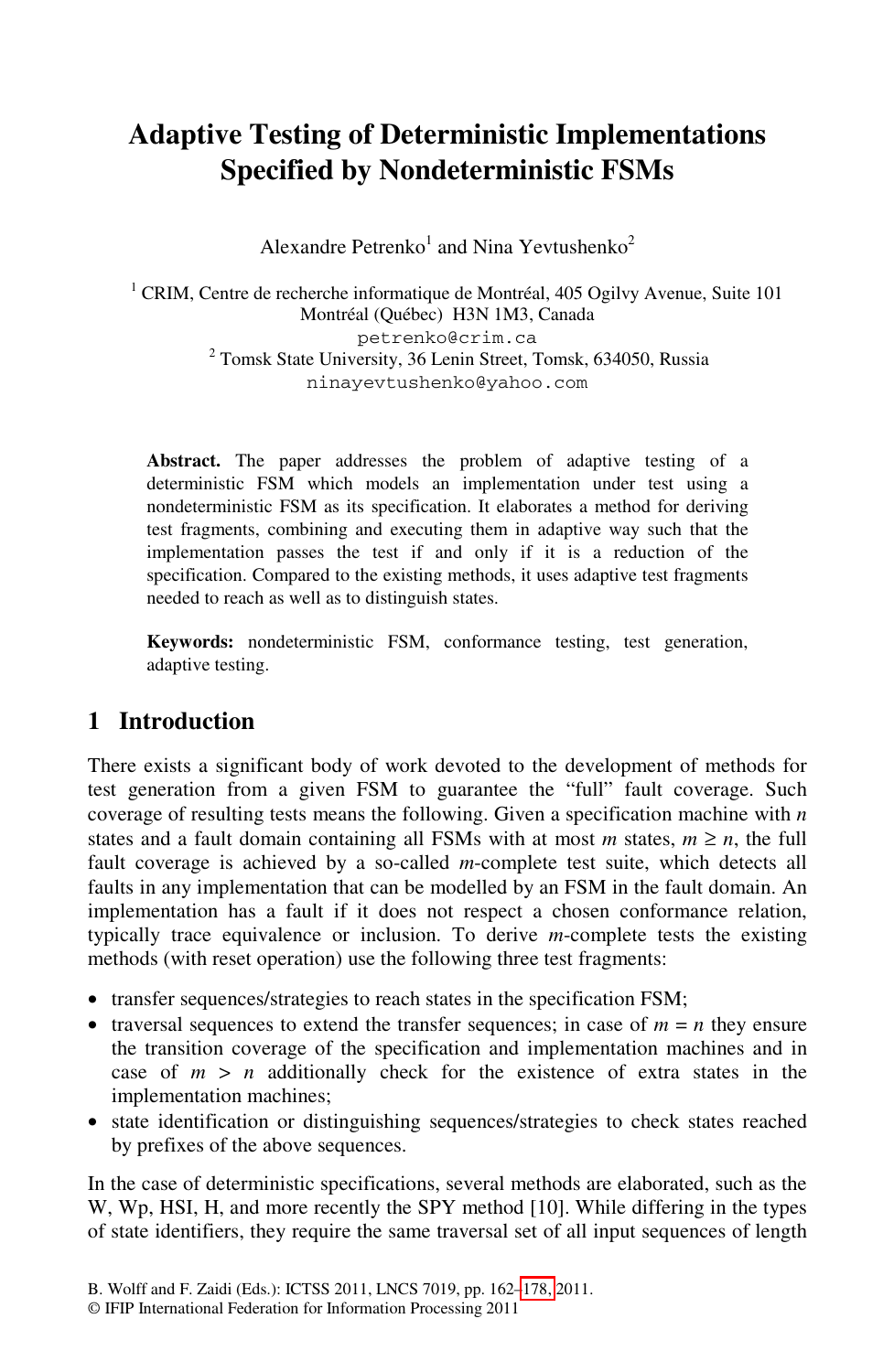$m - n + 1$  be applied after each state of the specification. However, as the results of [9] show, different traversal sets should be used when the specification has undistinguishable states. Moreover, it is no longer required to reach with transfer sequences each and every state of such specifications.

When the specification can be nondeterministic and a conforming implementation FSM is its reduction, it can have fewer traces than the specification, and not all the states of the specification can be matched with the states of the implementation. The implication for deriving *m*-complete test suites is that the value of *m* can even be smaller than that of *n*. This fact has to be taken into account in determining each of the three test fragments and the way they are composed to yield *m*-complete test for a nondeterministic FSM. State reachability and distinguishability can be achieved in testing more efficiently using adaptive execution of inputs, where the choice of a next input depends on a current output, as early work of [1, 8] indicates.

The main contribution of this paper is a method for deriving test fragments, combining and executing them in an adaptive manner against a given deterministic implementation FSM with at most *m* states such that the resulting verdict is pass if and only if the implementation is a reduction of the specification. The method allows to avoid the derivation of preset *m*-complete tests, as they could be voluminous. At the same time, we prove that the latter is the union of the tests executed for each implementation with at most *m* states.

The remaining of this paper is organized as follows. Section 2 defines the basic notions for state machines. Section 3 explains how the test fragments for reaching and distinguishing states as well as traversal sets can be derived for a given nondeterministic FSM and defines an *m*-complete test as an FSM. Section 4 details the method for adaptive testing. The proposed method is illustrated in details using an example. The related work is discussed in Section 5 and Section 6 concludes the paper.

### **2 General Definitions**

A *Finite State Machine* (FSM) S is a 5-tuple  $(S, s_0, I, O, h)$ , where *S* is a finite set of states with the initial state  $s_0$ ; *I* and *O* are finite non-empty disjoint sets of inputs and outputs, respectively; *h* is a transition relation  $h \subseteq S \times I \times O \times S$ , where a 4-tuple (*s*, *i*,  $o, s'$ )  $\in$  *h*<sub>s</sub> is a transition.

Sometimes we will consider instead of  $s_0$  another state *s* of **S** as the initial state; such FSM  $(S, s, I, O, h_s)$  is denoted  $S/s$ .

Input sequence  $\alpha \in I^*$  is a *defined* input sequence in state *s* of **S** if it labels a sequence of transitions starting in state *s*. A *trace* of  $\zeta$  in state *s* is a string of inputoutput pairs which label a sequence of transitions starting in state *s*. Let  $Tr(S/s)$  or *Tr*(s) denote the set of all traces of  $\zeta$  in state *s*, while  $Tr(\zeta)$  or  $Tr_S$  denote the set of traces of S in the initial state. Given a sequence β ∈ (*IO*)\*, we use *Pref*(β) to denote the set of all prefixes of β which are in the set  $(IO)^*$ , and let  $Pr(β)$  denote  $Pref(β) \setminus$ {ε}. Given sequence β ∈ (*IO*)\*, the *input* (*output*) *projection* of β, denoted β↓*I* (β↓*O*), is a sequence obtained from β by erasing symbols in *O* (*I*).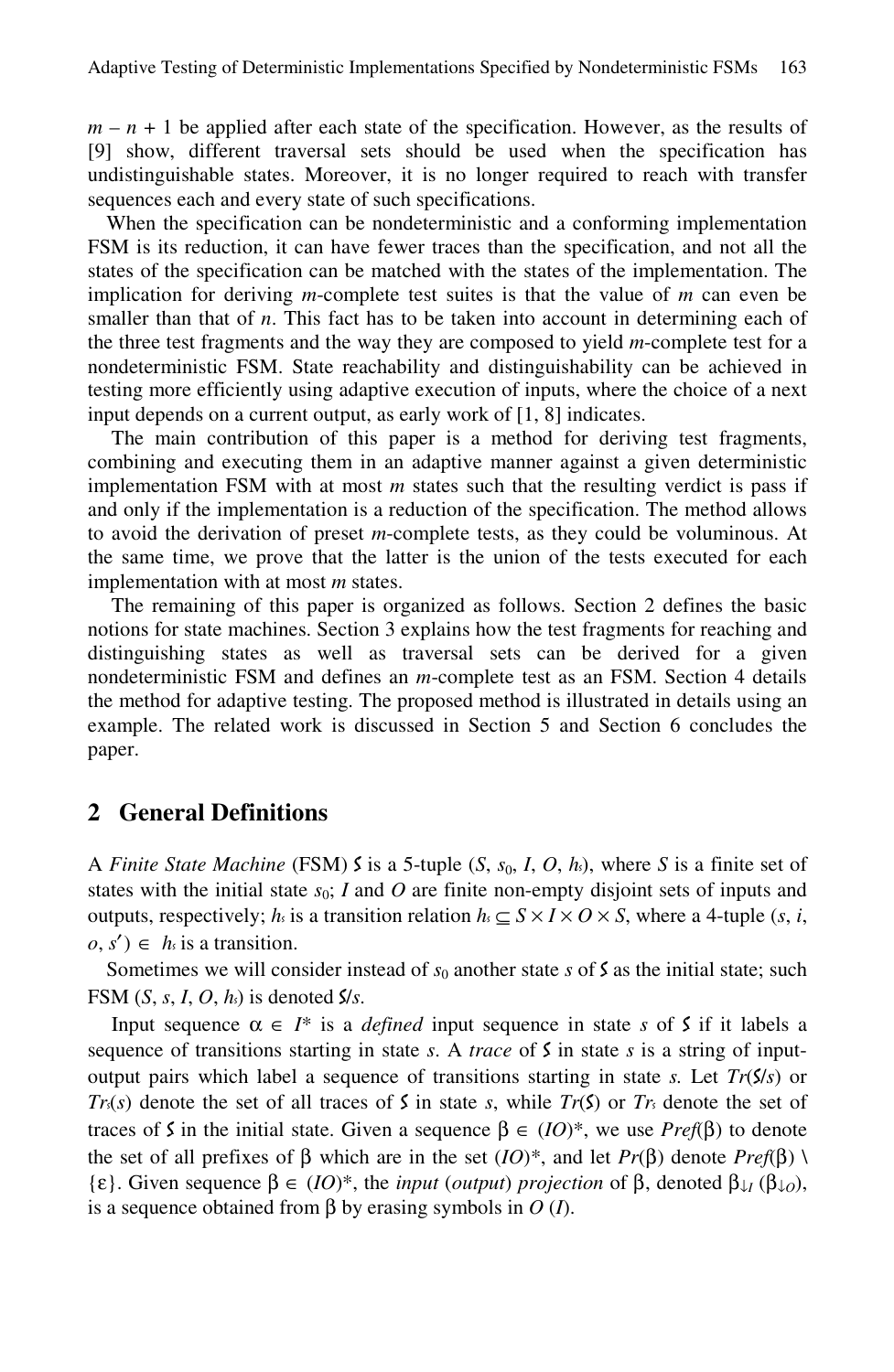We define various types of machines as follows.

**FSM**  $\zeta = (S, s_0, I, O, h_s)$  is

- *trivial* if  $h_s = \emptyset$ ;
- *completely specified* (a complete FSM) if for each pair  $(s, i) \in S \times I$  there exists  $(o, s') ∈ O \times S$  such that  $(s, i, o, s') ∈ h$ ;
- *partially specified* (a partial FSM) if for some pair  $(s, i) \in S \times I$ , input *i* is undefined in state *s*, i.e.,  $(s, i, o, s') \notin h$  for all  $(o, s') \in O \times S$ ;
- *deterministic* (DFSM) if for each pair  $(s, i) \in S \times I$  there exists at most one transition  $(s, i, o, s') \in h$  for some  $(o, s') \in O \times S$ ;
- *nondeterministic* (NFSM) if for some pair  $(s, i) \in S \times I$ , there exist at least two transitions  $(s, i, o_1, s_1)$ ,  $(s, i, o_2, s_2) \in h$ , such that  $o_1 \neq o_2$  or  $s_1 \neq s_2$ ;
- *observable* if for each two transitions  $(s, i, o, s_1)$ ,  $(s, i, o, s_2) \in h$  it holds that  $s_1 =$  $s_2$ ;
- *single-input* if in each state there is at most one defined input, i.e., if for each two transitions (*s*, *i*<sub>1</sub>, *o*<sub>1</sub>, *s*<sub>1</sub>), (*s*, *i*<sub>2</sub>, *o*<sub>2</sub>, *s*<sub>2</sub>) ∈ *h*<sub>s</sub> it holds that *i*<sub>1</sub> = *i*<sub>2</sub>;
- *output-complete* if for each pair  $(s, i) \in S \times I$  such that the input *i* is defined in the state *s*, there exists a transition from *s* with *i* for every output;
- *acyclic* if  $Tr<sub>s</sub>$  is finite.

Given input sequence  $\alpha$  defined in state *s*, let *out*s(*s*,  $\alpha$ ) denote the set of output sequences which can be produced by  $\zeta$  in response to  $\alpha$  at state *s*, that is *out* $(s, \alpha)$  =  ${\beta_{\downarrow o} \mid \beta \in Tr(S/s) \text{ and } \beta_{\downarrow} = \alpha}$ . Given an observable FSM S, for a trace  $\beta \in Tr(S/s)$ , *s*after-β denotes the state reached by S when it executes the trace β from state *s*. If *s* is the initial state *s*<sub>0</sub> then instead of *s*<sub>0</sub>-after-β we write *S*-after-β. The FSM *S* is *initially connected*, iff for any state  $s \in S$  there exists a trace  $\beta$  such that S-after- $\beta = s$ . A state is a *deadlock* state if no input is defined in the state and trace β ∈ *Tr*(S) is a *completed* trace of S if S*-*after-β is a deadlock state.

In this paper, we consider only complete initially connected observable specification machines; one could use a standard procedure for automata determinization to convert a given FSM into observable one. We define in terms of traces several relations between states of a complete FSM.

Given states  $s_1$ ,  $s_2$  of a complete FSM  $\zeta = (S, s_0, I, O, h_s)$ ,

- $s_1$  and  $s_2$  are (*trace-*) *equivalent*, if  $Tr(s_1) = Tr(s_2)$ ;
- *s*<sub>2</sub> is *trace-included* into (is a *reduction* of)  $s_1$ ,  $s_2 \leq s_1$ , if  $Tr(s_2) \subseteq Tr(s_1)$ ;
- $s_1$  and  $s_2$  are *r*-*compatible*,  $s_1 \approx s_2$ , if there exists a state of a complete FSM that is a reduction of both states  $s_1$  and  $s_2$ ;
- $s_1$  and  $s_2$  are *r*-*distinguishable*,  $s_1 \neq s_2$  if no state of any complete FSM can be a reduction of both states  $s_1$  and  $s_2$ .

We also use relations between machines. Given FSMs  $\zeta = (S, s_0, I, O, h_s)$  and  $\zeta = (P, s_0, I, O, h_s)$  $p_0$ , *I*, *O*, *h*<sub>p</sub>), FSM  $\beta$  is a *reduction* of S if  $Tr(p_0) \subseteq Tr(s_0)$ ; FSM  $\beta$  is a *submachine* of S if *P* ⊆ *S*,  $p_0 = s_0$  and  $h$ <sup>p</sup> ⊆  $h$ s.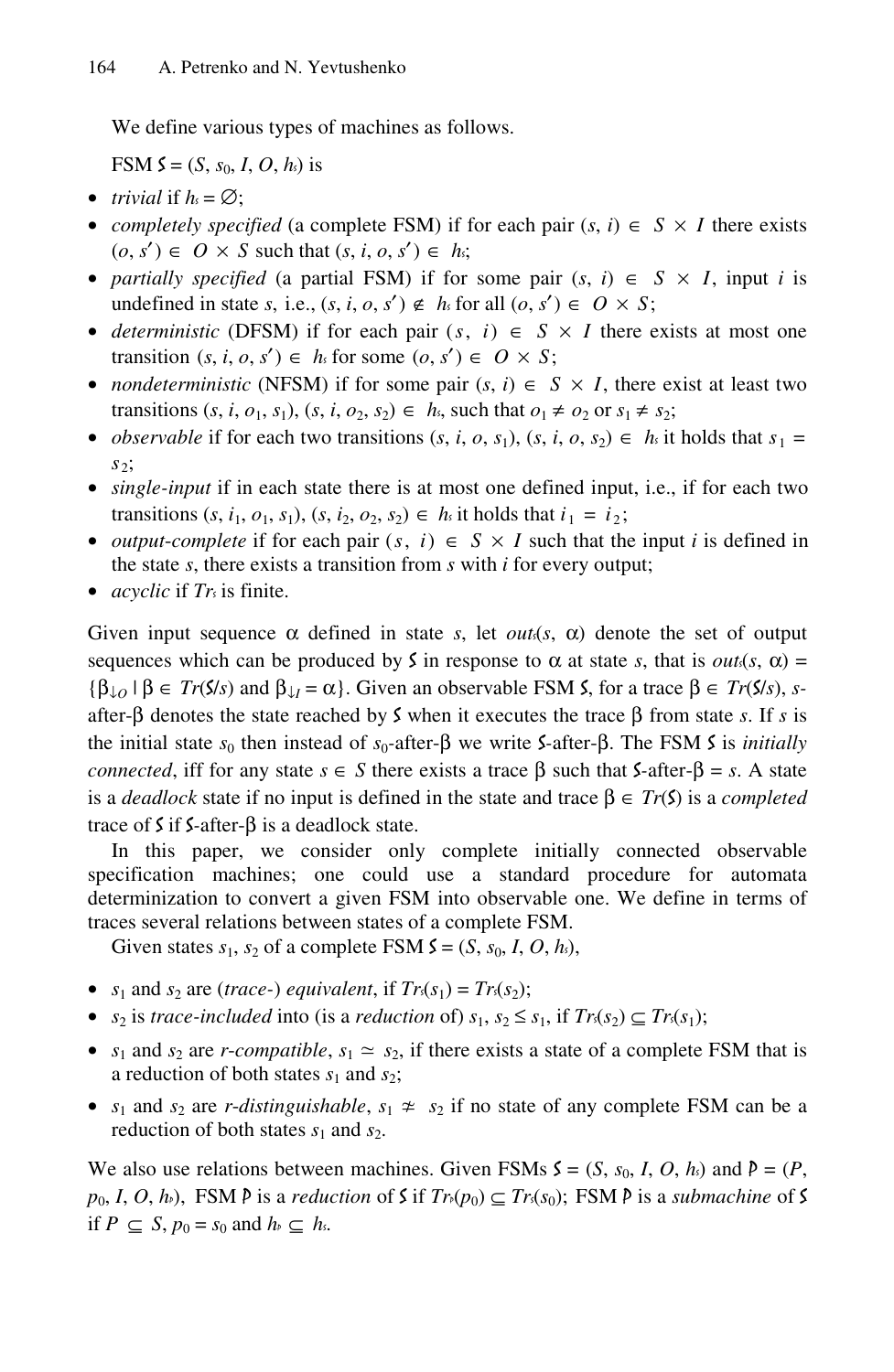To characterize the common behavior of two machines (states) we use the operation of the intersection. The *intersection* S ∩ P of two machines S and P (also known as the product) is an FSM  $(Q, q_0, I, O, h_{\gamma \gamma})$  with the state set  $Q \subseteq S \times P$ , the initial state  $q_0 = s_0 p_0$ , and the transition relation  $h_{\gamma\gamma}$  such that *Q* is the smallest state set obtained by using the rule  $(sp, i, o, s'p') \in h_{\forall} \Leftrightarrow (s, i, o, s') \in h \& (p, i, o, p')$ ∈ *h*<sub>P</sub>. The intersection FSM  $\zeta \cap P$  preserves only common traces of the two machines, in other words, for each state *sp* of **S** ∩ *P* we have  $Tr_{\gamma\gamma}(sp) = Tr(s) ∩ Tr(p)$  and thus,  $Tr_{S \cap P} = Tr_S \cap Tr_P.$ 

## **3 Deriving Test Fragments**

In this section, we first establish properties of states of a specification NFSM that can be reached in an adaptive way and present a method for deriving FSM models, called state preambles, for adaptive strategies needed to reach such states. Then we consider adaptive distinguishability of states and provide a precise characterization of all possible strategies by an FSM, called a canonical separator, obtained from a selfproduct of the specification machine. State separators are submachines of a canonical separator. We also explain how traversal sets are derived for a given NFSM and conclude by defining a test as an FSM and its completeness.

#### **3.1 State Preambles**

All the existing test generation methods rely on tests which reach the states of the specification and match the states of the implementation and specification machines. Each such test for DFSM is completely defined by an input sequence. Once a specification is an NFSM and an implementation is allowed to have fewer traces than the specification not all the states of the specification can be matched with the states of the implementation. Indeed, a reduction of the specification FSM may have fewer states. This observation leads to the question which state of the specification FSM must be "implemented" in any correct implementation? Intuitively, it is a state such that any reduction of the specification FSM should have a trace which takes the specification FSM from the initial state to the state in question. This intuition is reflected in the following definition.

**Definition 1.** *Given an FSM*  $S = (S, s_0, I, O, h_0)$ *, state*  $s \in S$  *is definitely reachable if any reduction of* S *has a trace which takes* S *into the state s.* 

This property can be established as follows.

**Proposition 1.** *State s of an FSM S is definitely reachable if and only if S has a singleinput acyclic submachine* S′ *with the only deadlock state s such that for each input defined in some state of* S′*, the state has all the transitions of* S *labeled with this input.*

Such a submachine can be used in testing to adaptively bring a given machine into a definitely reachable state and is called a preamble for that state.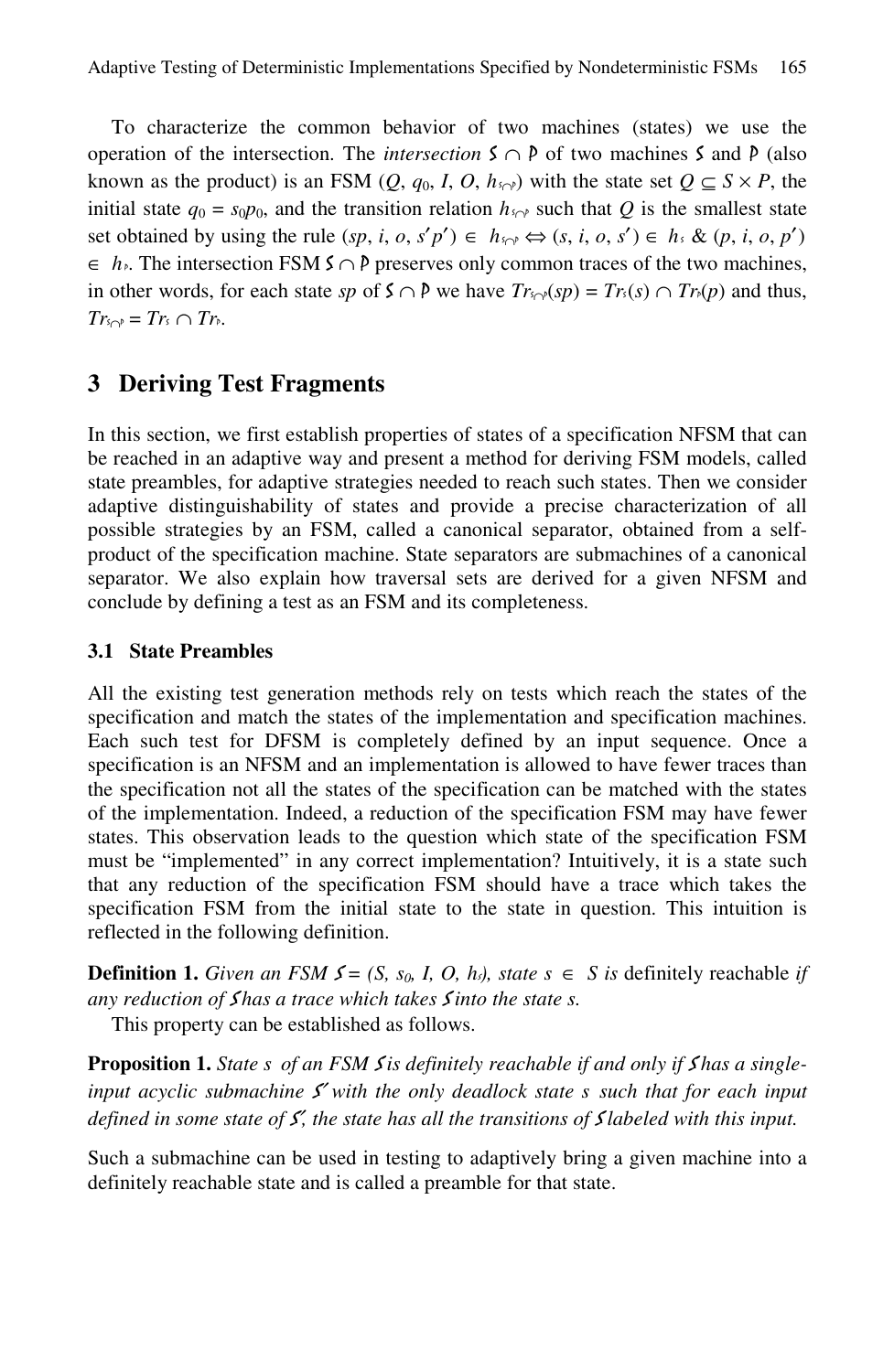**Definition 2.** *Given a definitely reachable state s*  $\in$  *S, a single-input acyclic submachine of* S *with the only deadlock state s such that for each input defined in some state of the submachine, the state has all the outgoing transitions of S labeled with this input is a preamble for state s, denoted*  $P_s = (R, r_0, I, O, h_s)$ *.* 

A state for which there exists a preamble with a single input projection for all completed traces was called deterministically reachable state in [8]. In a deterministic (initially connected) machine each state is deterministically reachable; any nondeterministic machine has at least one deterministically, thus definitely, reachable, state, namely, the initial state.

We present a method to check whether state *s* is definitely reachable and, if it is, to derive a preamble P*s*.

**Algorithm 1.** for constructing a preamble for a given state **Input:** An FSM  $\zeta$  and  $s \in S$ ,  $s \neq s_0$ .

**Output:** a preamble if the state *s* is definitely reachable.

Construct an FSM  $(R, r_0, I, O, h_s)$  as follows

 $R := \{s\};$ 

 $h_{\kappa} := \emptyset$ ;

While there exist a state  $s' \notin R$  and a set of inputs  $I_s$ , such that for each input  $i \in$  $I_{s'}$ ,  $(s', i, o, s'') \in h_s$ ,  $s'' \in R$  for all  $o \in out_s(s', i)$ 

 $R := R \cup \{s'\};$  $h_{\mathcal{R}_S} := h_{\mathcal{R}_S} \cup \{ (s', i, o, s'') \mid i \in I_{s'} \text{ and } o \in out(s', i) \};$ 

End While;

If  $s_0$  ∉ *R* then return the message "the state *s* is not definitely reachable" and stop Else let  $(R, r_0, I, O, h_s)$ , where  $r_0 := s_0$ , be the obtained FSM;

Starting from the initial state, remove from each state with several defined inputs all outgoing transitions with the same input until each state has a single defined input thus to obtain a single-input submachine with the only deadlock state *s*;

Delete states which are unreachable from the initial state;

Return the obtained machine as a preamble for the state *s* and stop.

The idea is that analyzing the backward reachability, we first choose all inputs which may form a preamble, since at that stage we do not know those leading to the required state from the initial state and then analyzing the forward reachability, we retain just a single input at each state. Since any preamble is a submachine of the specification machine with *n* states, then the length of any trace in a preamble never exceeds the number of states of the specification; in other words, one needs at most *n* - 1 inputs to transfer to a definitely reachable state.

Given a preamble  $P_s$ , let  $T(P_s)$  be the set of its completed traces. Given a set *K* of definitely reachable states of the specification FSM S such that the initial state  $s_0 \in K$ , the union  $U_K$  of all the completed traces over all the preambles of these states is a *cover* for *K*. The cover will be used in constructing another test fragment, traversal sets, as explained in Section 3.3.

**Example.** Consider the FSM  $\zeta$  in Figure 1(a). It has four states 1, 2, 3, and 4 with state 1 as the initial state; three inputs *a*, *b*, and *c*; and two outputs 0 and 1.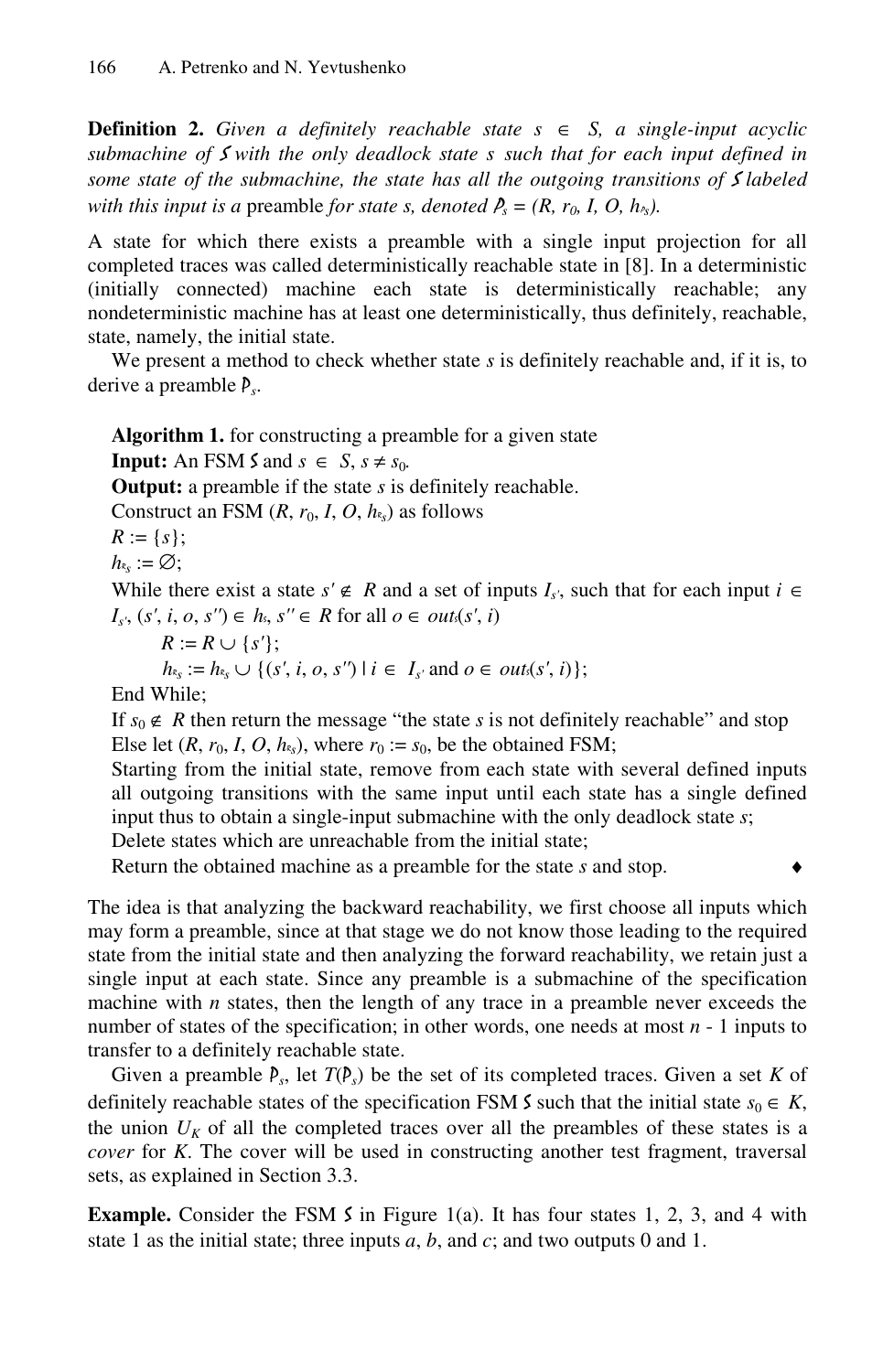The initial state is deterministically reachable, it is reached with the empty input sequence, so its preamble is a trivial FSM. Each state is definitely reachable, thus the set *K* contains all the states. Figures 2 and 3 present preambles and intermediate machines constructed using the above given method. A cover for all the states is the union of all completed traces of the obtained preambles,  $U_K = \{\varepsilon, a1, a0c1b1, c0,$ *c*1*a*1, *c*1, *c*0*c*1}. ♦



**Fig. 1.** (a) FSM S and (b) FSM B (initial states are in bold)



**Fig. 2.** Constructing a preamble for state 2



**Fig. 3.** Constructing preambles for state 3 (a) and state 4 (b)

#### **3.2 State Separators**

By the definition, if two states of a given machine are *r*-compatible, there exists a state of some complete FSM which is a reduction of both states. Such a state is the initial state of the intersection of two instances of a given machine initialized in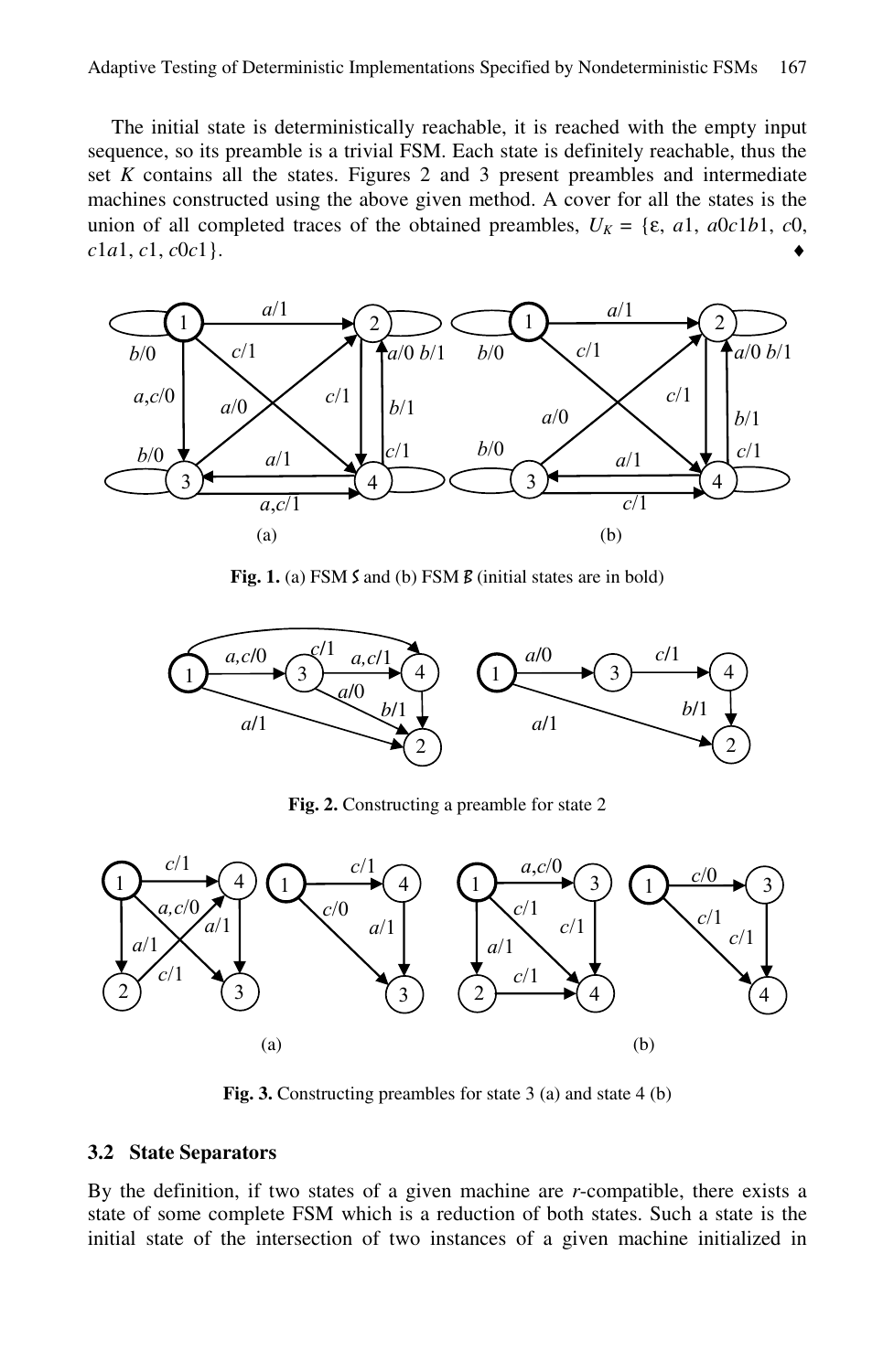different states (a self-product), since the intersection represents all the common traces of the two states. On the other hand, if the two states are *r*-distinguishable, the intersection is not a complete FSM. This fact is stated in the following.

**Proposition 2.** *Given two states s<sub>1</sub> and s<sub>2</sub> of a complete FSM*  $\zeta = (S, s_0, I, O, h)$  *and the intersection*  $\mathcal{S}_{s_1} \cap \mathcal{S}_{s_2} = (Q, s_1 s_2, I, O, h_{\mathcal{S}_{s_1} \cap \mathcal{S}_{s_2}})$ *, states*  $s_1$  *and*  $s_2$  *are r-compatible if and only if the intersection has a complete submachine.*

**Corollary 1.** *States s<sub>1</sub> and s<sub>2</sub> are r-distinguishable if and only if the intersection has no complete submachine, i.e., each submachine has an input undefined in some state.*

The existence of a complete submachine can be checked by iterative removal from the intersection each state that has undefined input along with its incoming transitions. If at the end, the initial state is also removed then the two given states are *r*distinguishable, otherwise they are *r-*compatible. The procedure is similar to the one for checking the existence of an adaptive  $(s_1, s_2)$ -distinguishing strategy considered in [1]. While that work focuses on the existence of such a strategy, it does not provide a means to characterize all the strategies and a method to obtain one. Such a method was first elaborated in [8], and now we offer an exact characterization of all state distinguishing strategies in the form of an FSM, called a canonical separator, which is obtained from the intersection as follows.

**Definition 3.** *Given r-distinguishable states*  $s_1$  *and*  $s_2$  *of an FSM S and the intersection*  $\mathcal{S}_1 \cap \mathcal{S}_2 = (Q, s_1 s_2, I, O, h_{\mathcal{S}_1 \cap \mathcal{S}_2})$ , an FSM  $P = (P, s_1 s_2, I, O, h)$  such that  $P = Q \cup$ *{s<sub>1</sub>, s<sub>2</sub>} and h<sub>P</sub> = h<sub>9s1∩9s<sub>2</sub></sub> ∪ {(ss', i, o, s<sub>1</sub>) | ss' ∈ Q, o ∈ out(s, i) \ out(s', i)} ∪ {(ss', i, o, s<sub>2</sub>*) | *ss'* ∈ *Q, o* ∈ *out(s', i)* \ *out(s, i)}, is a* canonical separator *of states s<sub>1</sub> and s<sub>2</sub>.* 

In other words, a canonical separator for two *r*-distinguishable states  $s_1$  and  $s_2$  of  $\zeta$  is the intersection extended by including two designated deadlock states  $s_1$  and  $s_2$  such that the completed traces distinguish the two possible initial states of S.

A canonical separator contains all the traces which separate *r*-distinguishable states. For testing, it is sufficient to use acyclic traces which do not branch on inputs. This leads to the following definition.

**Definition 4.** *Given r-distinguishable states*  $s_1$  *and*  $s_2$  *of an FSM*  $\zeta$  *a single-input acyclic submachine of the canonical separator, such that the only deadlock states are*   $s_1$  and  $s_2$  and for each input defined in some state of the submachine, the state has all *the outgoing transitions of the canonical separator labeled with this input is a*  separator *of states*  $s_1$  *and*  $s_2$ *, denoted*  $\mathcal{R}(s_1, s_2)$ *.* 

By the definition, canonical separator for given states is unique, but it may contain several separators as its submachines. The procedure for determining a separator from a given canonical one is similar to Algorithm 1; it includes backward analysis and iterative removal of all defined inputs, but one for each state, as well as cycles such that the deadlock states of the submachine are reachable from all the other states and is omitted here.

**Example.** Figure 4(a) shows a fragment of the canonical separator of states 1 and 3 for the FSM  $\zeta$  in Figure 1 (we do not show the part which starts in state 44, as states 1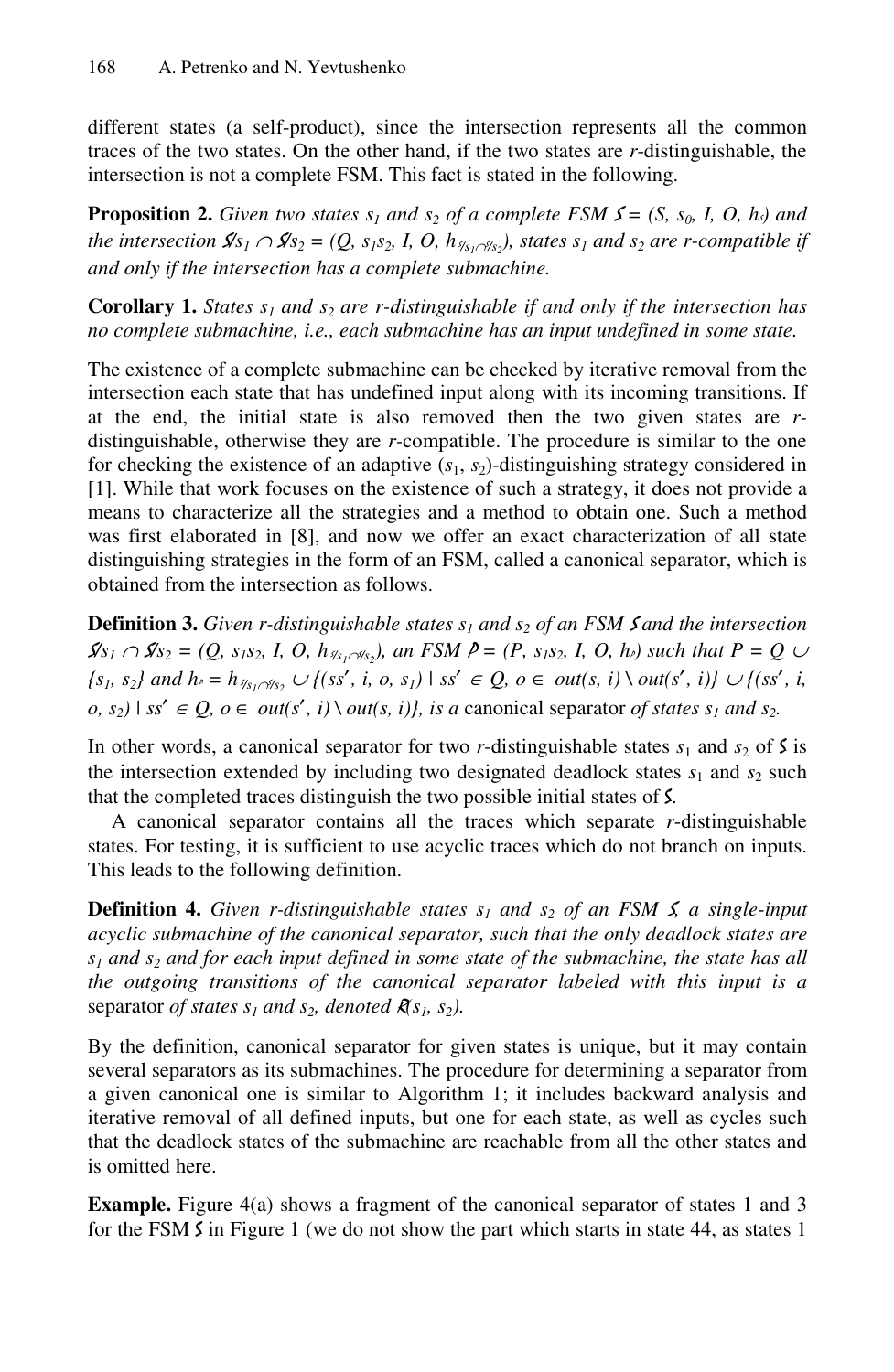and 3 cannot be reached from it). Figure 4(b) shows a separator obtained from the canonical one. The separators for other states are shown in Figure  $4(c)$ .

Notice that the intersection  $\zeta/s_1 \cap \zeta/s_2$  has no more than  $n^2$  states, if  $\zeta$  is an observable machine with *n* states. Then the length of any trace in a separator never exceeds this bound; in other words, one needs at most  $n^2$  inputs to adaptively distinguish two states.

We can use separators of pairs of states to identify a given state among a set of possible states. Given a subset of states  $L \subset S$ , let  $Id(s, L) = \{R(s, s') | s' \in L \text{ and } s' \neq s \}$ *s*}. The set *Id*(*s*, *L*) is in some sense a generalization of a concept of a state identifier in a subset of states used in testing from deterministic FSMs. More precisely, the set *Id*(*s*, *L*) allows one to identify that a given state cannot be a reduction of any state in the set *L* but state *s*. Such sets will be used in the main algorithm in Section 4.



**Fig. 4.** (a) a fragment of the canonical separator of states 1 and 3, (b) the separator of states 1 and 3, (c) the separators for other states

#### **3.3 Traversal Sets**

The construction of traversal sets is based on the approach elaborated in [6] and we refer the reader to that work for more detail. The basic idea is to count states of the specification FSM traversed by a trace and to terminate the trace as soon it becomes cyclic in any conforming implementation FSM with at most *m* states. The termination rule is formulated in terms of partial orders on the traces, defined by the reduction relation between the states. The improvement compared to [6] is the use of definitely reachable states instead of deterministically reachable states which shortens the traversal sets.

Given a specification FSM S, a cover  $U_K$  of the set K of all definitely reachable states, states *s*,  $s' \in K$ , a preamble  $P_s$ , and a non-empty trace  $\beta \in Tr(s)$ , we define a (strict) partial order  $\leq$ <sub>s</sub>′ on the set  $T(P_s)Pr(\beta) \cup U_K$ , where  $T(P_s)Pr(\beta) = {\alpha \gamma \alpha \in T(P_s)}$  $& \gamma \in Pr(β)$ }, such that

- 1) for  $\omega$ ,  $\omega' \in \alpha Pr(\beta)$ ,  $\alpha \in T(\beta)$ ,  $\omega \leq_{s'} \omega'$  if  $|\omega| < |\omega'|$  and  $\zeta$ -after- $\omega \leq \zeta$ -after- $\omega' \leq s'$ ; and
- 2) for  $ω ∈ U_K$ ,  $ω' ∈ T(P_s)Pr(β)$ ,  $ω ≤<sub>s</sub>′ ω'$  if  $ω ≠ ω'$  and S-after-ω ≤ S-after-ω' ≤ s'.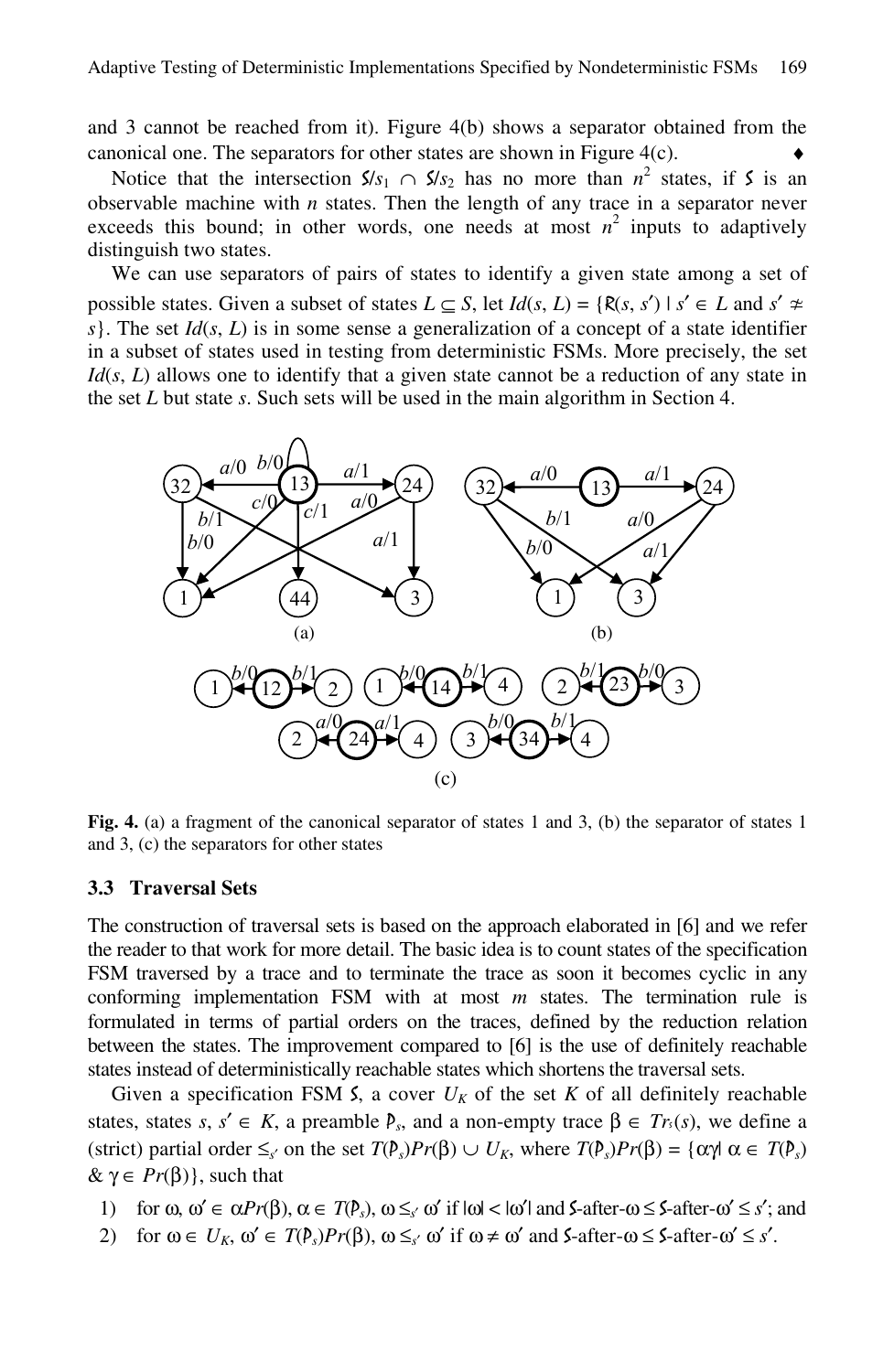Let  $C(T(\mathcal{P}_s)Pr(\mathcal{B}), U_K, s')$  be a longest chain of the poset  $(T(\mathcal{P}_s)Pr(\mathcal{B}) \cup U_K, \leq'_s)$ , and  $|C(T(\mathcal{P}_s)Pr(\mathcal{B}), U_K, s')|$  be its length. Given a state  $s \in K$ , trace  $\beta \in Tr(s)$  is a *traversal* trace for the preamble  $P_s$  if  $\Sigma_{s' \in R}$  $|C(T(P_s)Pr(\beta), U_K, s')| = m + 1$  for some set  $R \in R_s$ , where  $\mathsf{R}_s$  denotes the set of all maximal sets of pairwise *r*-distinguishable states of  $\mathsf{S}$ .

For each traversal trace β we select one among such sets *R* in **R**<sub>s</sub> and denote it  $R<sub>β</sub>$ .

The set of all possible traversal traces for the preamble  $P_s$  is a *traversal set*  $N(U_K)$ , P*s*). We illustrate the construction of traversal sets using our running example.

**Example.** We assume that any implementation machine has at most four states, i.e., *m*   $= 4$ . All the states of **S** are pairwise *r*-distinguishable,  $R_s = \{ \{1, 2, 3, 4\} \}.$ 

Consider state 1. The set of all completed traces of  $P_1$  contains just the empty word  $\varepsilon$ . To determine the traversal set for state 1, we start by considering all the traces of length one of this state and iteratively increasing their length until the above condition is satisfied. We have initially the traces  $a0$ ,  $a1$ ,  $b0$ ,  $c0$ ,  $c1$  of state 1. For state  $s = 1$ and trace  $\beta = a_0$ , we construct the set  $T(\beta)P(r(\beta)) \cup U_K$ , where  $T(\beta)P(r(\beta)) = \{a_0\}$ ,  $U_K =$  $\{\varepsilon, a_1, a_0c_1b_1, c_0, c_1a_1, c_1, c_0c_1\}, \text{ thus } T(\mathcal{P}_s)Pr(\beta) \cup U_K = \{\varepsilon, a_0, a_1, a_0c_1b_1, c_0, c_1a_1, c_1, c_0, c_1b_1, c_0, c_1b_1, c_1, c_1c_1, c_1c_1, c_1c_1, c_1c_1, c_1c_1, c_1c_1, c_1c_1, c_1c_1, c_1c_1, c_1c_1, c_1c_1, c_1c_1, c_1c_$ *c*1*a*1, *c*1, *c*0*c*1}. The longest chain  $C(T(\mathcal{P}_s)Pr(\mathcal{B}), U_K, 1)$  of the poset  $(T(\mathcal{P}_s)Pr(\mathcal{B}) \cup U_K,$  $\leq$ <sub>1</sub>), is {ε}, a longest chain *C*(*T*(*P<sub>s</sub>*)*Pr*(β), *U<sub>K</sub>*, 2) of the poset (*T*(*P<sub>s</sub>*)*Pr*(β) ∪ *U<sub>K</sub>*, ≤<sub>2</sub>) is a singleton, so is one for  $C(T(\mathcal{P}_s)Pr(\mathcal{B}), U_K, 4)$ . A longest chain  $C(T(\mathcal{P}_s)Pr(\mathcal{B}), U_K, 3)$  is  ${a_0, c_0}$ , since S-after- $a_0 =$  S-after- $c_0 = 2$ , thus,  $|C(T(\mathcal{P}_s)Pr(\mathcal{B}), U_K, 3)| = 2$ . For the set *R* = {1, 2, 3, 4}, we obtain  $\Sigma_{s' \in R}$  $|C(T(\mathcal{P}_s)Pr(\mathcal{B}), U_K, s')| = 1 + 2 + 1 + 1 = 5$ . Therefore, the trace  $a0$  is a traversal trace for the preamble  $P_1$ . Similarly, we conclude that the remaining traces of length one, *b*0, *c*0, *c*1 are also traversal traces for state 1. Thus, for the preamble  $P_1$ , the traversal set  $N(U_K, P_1)$  becomes  $\{a0, a1, b0, c0, c1\}$ .

The traversal sets for the remaining preambles are constructed as above.  $N(U_K, P_2)$  $= \{a0, b1, c1\}, N(U_K, P_3) = \{a0, a1, b0, c1\}$  and  $N(U_K, P_4) = \{a1, b1, c1\}.$ 

Given a traversal trace  $\beta \in N(U_K, \mathcal{P}_s)$ ,  $s' \in R_\beta$ , the set  $Id(s', R_\beta)$  is used to identify that a given state cannot be a reduction of any state of the set  $R_\beta$  but state *s'*. In our example, we have that  $Id(s, S) = Id(s, R_\beta)$  for each state *s*, since  $R_\beta = \{1, 2, 3, 4\}$  for each trace  $\beta$  in the traversal sets obtained above.

### **3.4 FSM Tests**

We use FSMs to model tests from an implementation under test perspective: inputs (outputs) of the specification machine are also inputs (outputs) of a test. Thus, a tester, executing the test, applies inputs to an implementation FSM, observes its outputs and produces a corresponding verdict defined by a final state, *pass* or *fail*, reached by the test.

**Definition 5.** An acyclic output-complete FSM  $U = (U \cup \{pass, fail\}, u_0, I, O, h_0)$ , *where pass and fail are designated deadlock states, is a test if (u, i, o, fail)*  $\in h$ *implies that u-after-io'* $\beta$  = *pass for some o'*  $\neq$  *o and*  $\beta$   $\in$  *Tr* $(u$ -*after-io'*).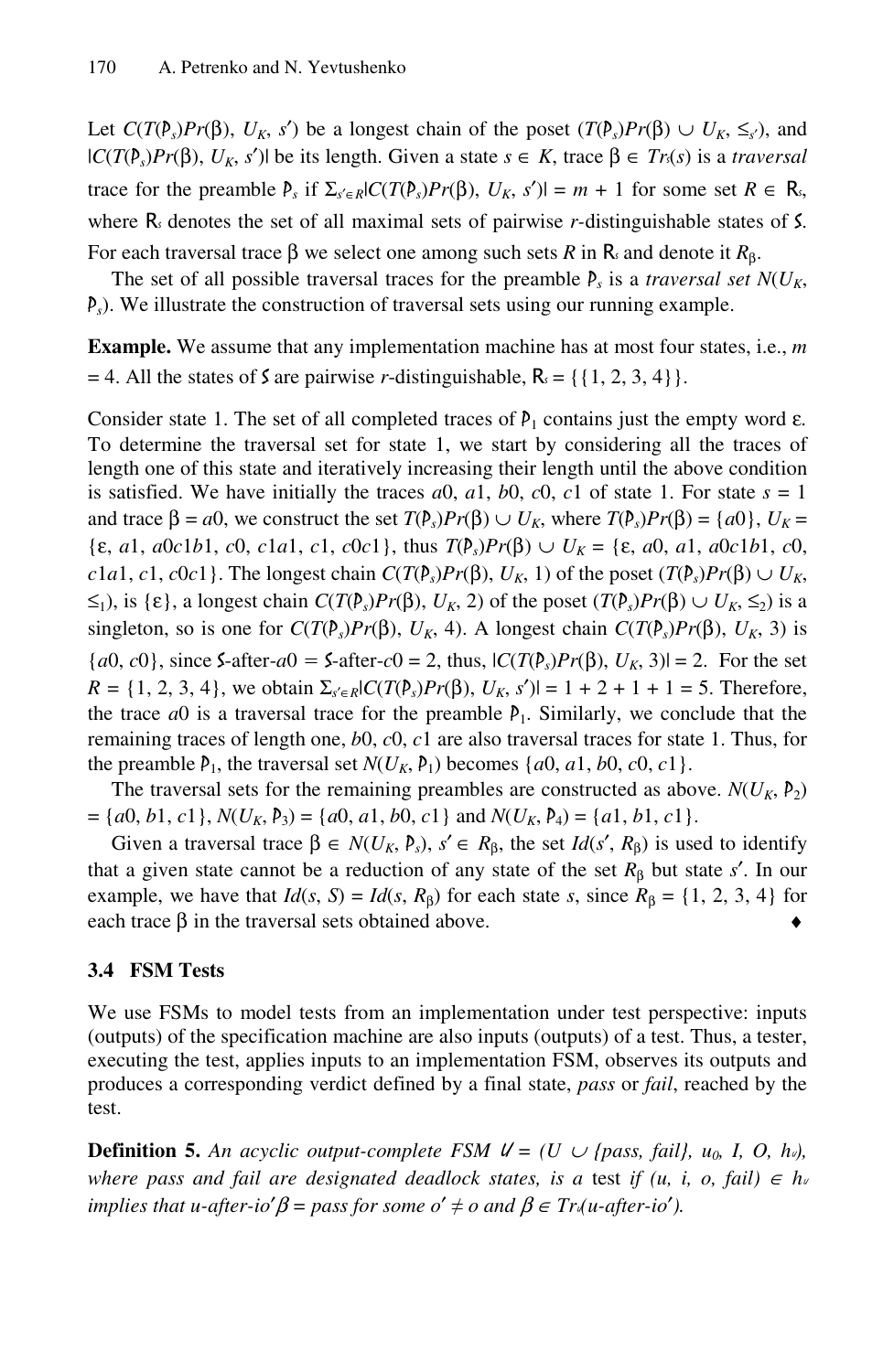Given a test U, we further refer to traces which take U from the initial state to the *fail* state as *fail* traces and denote  $Tr^{[tail]}$  the set of all fail traces. *Pass* traces are defined as follows,  $Tr_{\nu}^{\text{pass}} = Tr_{\nu} \setminus Tr_{\nu}^{\text{fail}}$ . Note that while fail traces are completed traces, pass traces can be proper prefixes of other traces. Test U is a *trivial* test if it is a trivial FSM with the initial *pass* state.

A test may have transitions with different inputs from a same state. In several work, this is not allowed in order to ensure the controllability of test execution. We leave the choice of inputs to the tester; assuming the following about the tester. If in a current state of the test, several inputs are defined, then executing such a test the tester simply selects one among alternative inputs during a particular test run. To execute another input defined in this state, the tester first uses a reset operation assumed to be available in any implementation to reset it to its initial state and then re-executes the preamble to this state. Test execution continues until no more unexecuted inputs in the test are left. Moreover, test execution is *adaptive*: depending on the observed output reaction to the previous input, the tester either chooses a next input to execute or just terminates the test run when an unexpected output is observed and it reaches the state *fail*.

To characterize conformance in this paper, we use the reduction relation and assume that the specification can be nondeterministic while implementations are deterministic, but both are complete machines. Given a complete FSM  $\zeta = (S, s_0, I, O, I)$  $h$ s), let  $\Im(\mathcal{S})$  be a set of complete deterministic (implementation) machines over the input alphabet *I* and the output alphabet *O*, called a *fault domain*. FSM  $\mathcal{B} \in \mathcal{S}(S)$  is a *conforming* implementation machine of  $\zeta$  w.r.t. the reduction relation if  $\zeta \leq \zeta$ .

**Definition 6.** Given the specification FSM  $\zeta$  a test  $U = (U, u_0, I, O, h_1)$ , and an *implementation FSM*  $B \in \mathcal{S}(S)$ *,* 

- B passes *the test* U*, if the intersection* B <sup>∩</sup> U *has no state, where the test* U *is in the state fail. The test* U *is* sound *for FSM* S *in* ℑ*(*S*) w.r.t. the reduction relation, if any*   $B \in \mathcal{S}(S)$ , which is a reduction of  $S$ , passes the test  $U$ .
- B fails U *if the intersection* B <sup>∩</sup> U *has a state, where the test* U *is in the state fail. The test U* is exhaustive for FSM  $\zeta$  in  $\mathfrak{I}(\zeta)$  w.r.t. the reduction relation, if any  $\zeta \in \mathfrak{I}(\zeta)$ , *which is not a reduction of* S*, fails the test* U*.*
- *The test U* is complete for FSM  $\sin \mathcal{S}(s)$  w.r.t. the reduction relation, if it is sound *and exhaustive in* ℑ*(*S*) w.r.t. the reduction relation.*

The set  $\Im(\mathcal{S})$  that contains all complete deterministic FSMs with at most *m* states is denoted  $\mathfrak{S}_m(\mathfrak{S})$ . A test is *m-complete* if it is complete in the fault domain  $\mathfrak{S}_m(\mathfrak{S})$ .

## **4 Adaptive Testing**

In this section, we propose an algorithm for adaptive testing of a complete deterministic implementation FSM B with at most *m* states; the algorithm yields the verdict pass if  $\beta$  is a reduction of a given specification FSM  $\zeta$  and verdict fail if it is not a reduction of S.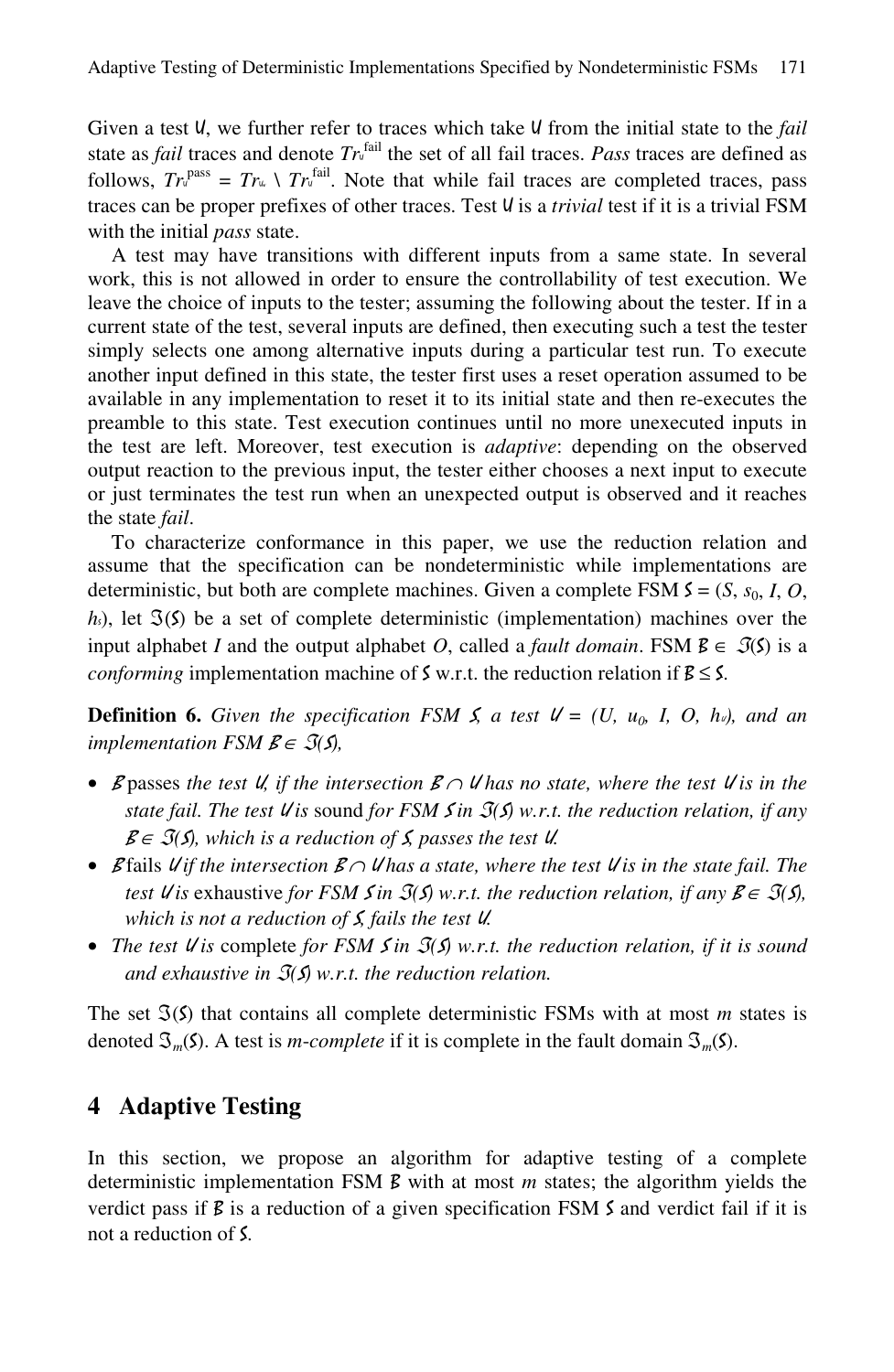Test fragments defined in previous sections are used in the proposed method as in all the existing methods; namely, we reach states with preambles, apply traversal sets after reached states and check states with separators. However, preambles have to be executed in an adaptive way to reach states of the implementation FSM which match definitely reachable states of the specification machine (and only they, as opposed to methods for DFSMs), while the execution of separators is in general also adaptive. The key differences are related to traversal sets. First, since a conforming FSM may not implement all the traversal traces, we need to determine those present in a given implementation FSM. This is achieved by executing the input projections of the traversal traces. Second, learning these traces during test execution allows determining separators to check *r*-distinguishable states, traversed by them.

The algorithm includes also the construction of an FSM which represents all the traces observed during test execution. This machine is then used to show that an FSM which contains the observed traces for all implementation FSMs in  $\mathfrak{S}_m(\mathfrak{S})$  is an *m*complete test for the FSM S.

 **Algorithm 2.** for adaptive testing of a deterministic implementation FSM

**Input.** Complete FSM S, a set *K* of definitely reachable states, the set *Id*(*s*, *S*) and preamble  $P_s$  for each  $s \in K$ , traversal sets  $N(U_K, P_s)$ , sets  $Id(s', R_\beta)$  for each  $s' \in R_\beta$ and  $\beta \in N(U_K, \rho_s)$ , and an implementation (black box) which behaves as a deterministic FSM B.

**Output.** Verdict pass if  $\beta$  is a reduction of  $\zeta$  or verdict fail if  $\beta$  is not a reduction of S and the FSM  $G_{\text{B}}$  that contains all the observed traces of  $\beta$ .

Initialize the two sets  $T<sup>pass</sup>$  and  $T<sup>fail</sup>$  of traces as the empty sets;

While there exists an unexecuted separator  $R(s, s')$  in the set  $Id(s, S)$  for some  $s \in K$ Apply reset;

Execute the preamble  $P_s$  until the observed trace is not in  $P_s$  or the designated state *s* of the preamble is reached, let  $\alpha$  be the observed trace;

If the trace  $\alpha$  is not in  $P_s$  add  $\alpha$  to the set  $T^{\text{fail}}$  and terminate with the verdict fail; Otherwise, let the observed completed trace of  $P_s$  be  $\alpha_s$ ; add the trace  $\alpha_s$  to  $T<sup>pass</sup>$ ; Mark "executed" all the separators in *Id*(*s*, *S*) which have the same set of traces to the state *s* as R(*s*, *s*′) and execute the separator R(*s*, *s*′), let β be the observed trace;

If the designated state *s* of the separator is not reached add the trace  $\alpha$ <sub>s</sub> $\beta$ to  $T<sup>fail</sup>$  and terminate with the verdict fail;

Otherwise, add the trace  $\alpha_s \beta$  to  $T<sup>pass</sup>$ ;

End While;

While there exists an unexplored state  $s \in K$ 

While there exists an unexecuted trace in the traversal set  $N(U_K, P_s)$ , let  $\gamma$  be the input projection of a longest unexecuted traversal trace

Apply reset;

Execute the preamble  $P_s$  (and observe the completed trace  $\alpha_s$  of  $P_s$ );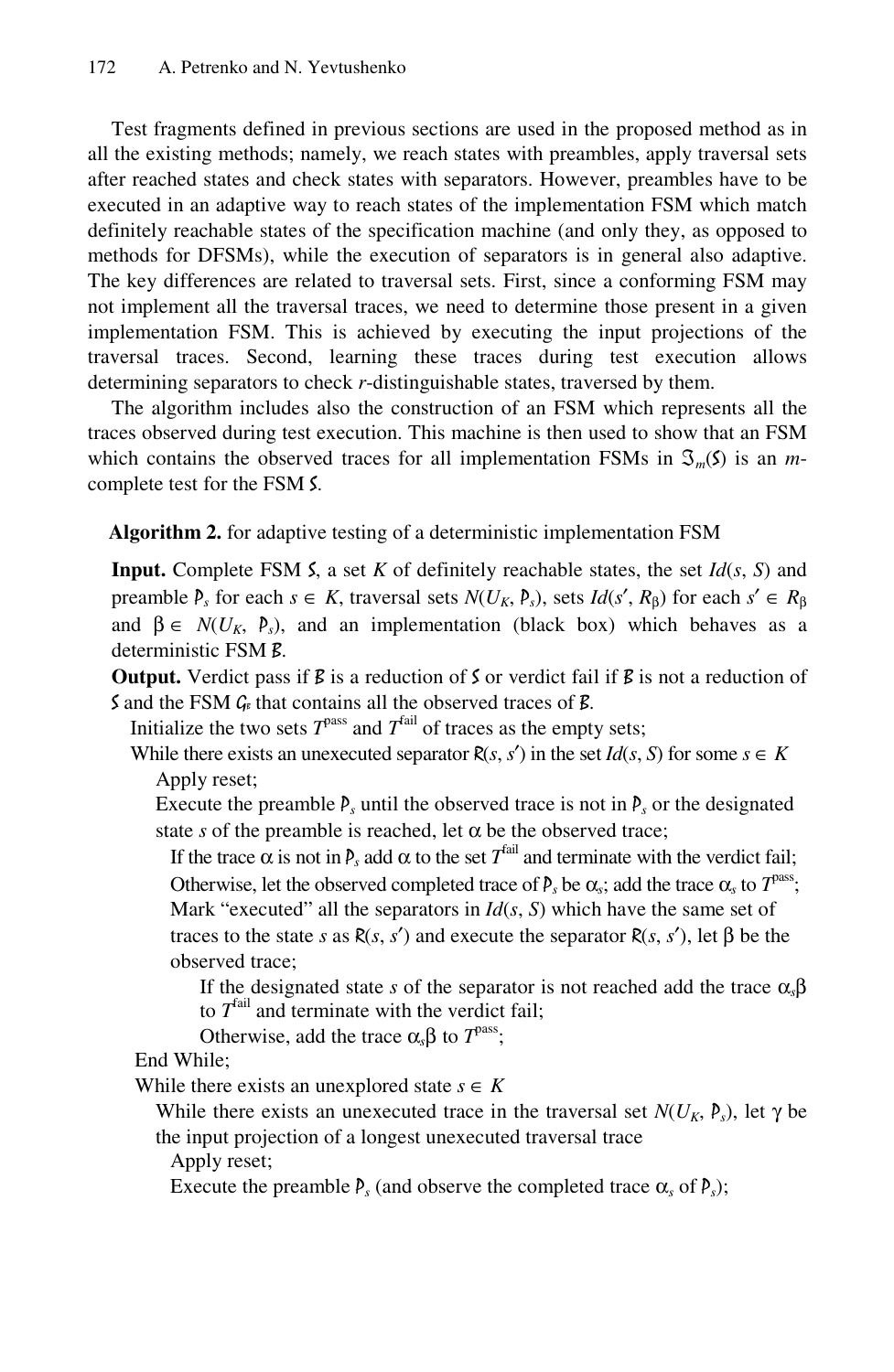Apply the inputs of  $\gamma$  one by one until the observed trace is not in  $Tr(S/s)$  or the trace is in *N*( $U_K$ ,  $P_s$ ); let β be the observed trace with the input projection ν;

If the trace β ∉ *Tr*(S/*s*) add the trace α*s*β to *T*fail and terminate with the verdict fail;

Otherwise, i.e., if  $\beta \in N(U_K, \mathcal{P}_s)$  then mark "executed" each trace in  $N(U_K, \mathcal{P}_s)$ whose input projection has the prefix ν;

While for some prefix σ of β such that  $\alpha_s \sigma \in C(T(\mathcal{P}_s)Pr(\mathcal{B}), U_K, s')$ ,  $s' \in R_\beta$ , there exists an unexecuted separator  $R(s', s'')$  in the set  $Id(s', R_{\beta})$ 

Apply reset;

Execute the preamble  $P_s$  (and observe the completed trace  $\alpha_s$  of  $P_s$ ); Apply the input projection of  $\sigma$ , let  $\eta$  be the observed trace;

Add to  $T<sup>pass</sup>$  the observed trace  $\alpha<sub>s</sub>\eta$ ;

Mark "executed" all the separators in  $Id(s', R_\beta)$  which have the same set of traces to the designated state  $s'$  as the unexecuted separator  $R(s', s'')$ and execute the separator, let  $\kappa$  be the observed trace;

If the designated state *s*′ of the separator is not reached then add the trace  $\alpha$ <sub>s</sub>ηκ to *T*<sup>fail</sup> and terminate with the verdict fail;

Otherwise, add the trace  $\alpha_{\rm s}$ ηκ to  $T^{\rm pass}$ ;

End While;

End While;

```
Mark the state s "explored";
```
End While;

Terminate with the verdict pass;

Derive an FSM  $G_s$  with the set of traces *pref*( $T^{\text{pass}}$ )  $\cup T^{\text{fail}}$ , such that each completed trace in  $T^{\text{pass}}$  takes the FSM  $G_{\text{B}}$  to the deadlock state *pass* and each trace in  $T^{\text{fail}}$  takes  $G_{\text{B}}$  to the deadlock state *fail*.

**Theorem 1.** *Given a deterministic FSM*  $\mathcal{B} = (B, b_0, I, O, h_s)$  *with at most m states, let Algorithm 2 be used for the adaptive testing of FSM* B *against a given specification FSM* S*. Then the verdict pass is produced if* B *is a reduction of* S *while the verdict fail is produced if* B *is not a reduction of* S*.*

Before proving Theorem 1 we first illustrate Algorithm 2 with our running example.

**Example.** Assume we are given the deterministic implementation FSM  $\beta$  in Figure 1(b). For simplicity the FSM B has the state labels as in the FSM S; it is then a submachine of that FSM, differing in the transitions  $(1, a, 0, 3)$  and  $(3, a, 1, 4)$  of  $\zeta$ which are absent in the FSM B.

We initialize the two sets  $T<sup>pass</sup>$  and  $T<sup>fail</sup>$  as the empty sets and consider state 1 in the set *K*. The preamble  $P_1$  is a trivial FSM, so we just add the trace  $\varepsilon$  to  $T<sup>pass</sup>$ . *Id*(1, *S*) includes the separators:  $R(1, 2)$ ,  $R(1, 3)$ , and  $R(1, 4)$  which we execute by applying first input *b* to the implementation machine, observing the completed trace *b*0 and then, after reset, input *a* which results in output 1, followed by input *a* observing the completed trace  $a1a0$ . We add the traces *b*0 and  $a1a0$  to  $T<sup>pass</sup>$ . Next, we execute the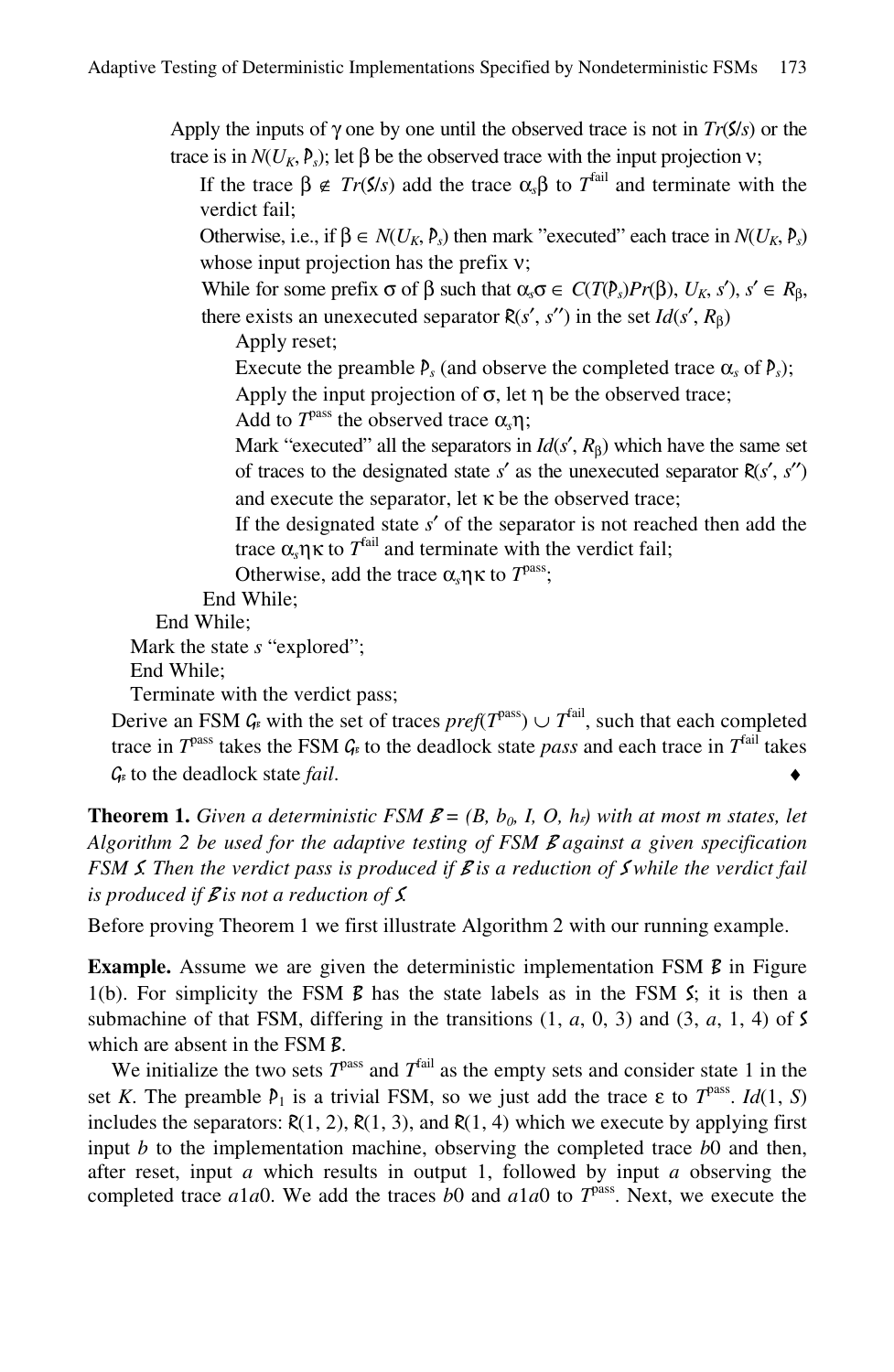preamble  $P_2$  and observe the completed trace  $a_1$  of this preamble, which we add to  $T<sup>pass</sup>$ . Notice that from now on, executing the preamble  $P<sub>2</sub>$  reduces to applying input *a* and observing trace *a*1. To execute the separators in *Id*(2, *S*), we apply input *a*  followed by *b*, observing the trace *a*1*b*1; finally *a* followed by *a*, observing the trace *a*1*a*0, which we add to  $T<sup>pass</sup>$ . Executing the preamble  $P_3$ , we obtain the trace *c*1*a*1 and add it to  $T<sup>pass</sup>$ . After the subsequent execution of three separators, we add to  $T<sup>pass</sup>$  the traces  $c1a1a0b1$  and  $c1a1b0$ . Executing the preamble  $P_4$  we obtain the trace  $c1$  and add it to  $T<sup>pass</sup>$ . After the subsequent execution of the three separators, we add to  $T<sup>pass</sup>$ the traces *c*1*a*1 and *c*1*b*1. Completing the execution of the preambles along with the separators, we obtain the following pass traces  $T^{pass} = \{\varepsilon, b0, a1a0, a1, a1b1, c1a1,$ *c*1*a*1*a*0*b*1, *c*1*a*1*b*0, *c*1*b*1}.

Next, we have to execute traversal sets after their corresponding preambles followed by separators. Consider state 1 and  $N(U_K, P_1) = \{a0, a1, b0, c0, c1\}$ . We apply *a* and observe the trace  $a_1$ ; executing the separators in  $Id(2, S)$  we observe the traces which are already in  $T<sup>pass</sup>$ , namely,  $a1b1$  and  $a1a0$ . We apply *b* and observe the trace *b*0; executing the separators in *Id*(1, *S*) we observe the traces *b*0*b*0 and *b*0*a*1*a*0. Finally we apply *c* and observe the trace *c*1; executing the separators in *Id*(4, *S*) we observe the traces which are already in *T*pass, namely, *c*1*a*1 and *c*1*b*1.

Consider state 2 and  $N(U_K, P_2) = \{a0, b1, c1\}$ . We obtain the following observations: *a*1*a*0*a*0, *a*1*a*0*b*1, *a*1*b*1*a*0, *a*1*b*1*b*1, *a*1*c*1*a*1, and *a*1*c*1*b*1. For state 3 and  $N(U_K, P_3) = \{a0, a1, b0, c1\}$ , we have clala0a0, clala0b1, clalb0a0b1, clalb0b0, *c*1*a*1*c*1*a*1, *c*1*a*1*c*1*b*1. Finally, for state 4 and  $N(U_K, P_4) = \{a1, b1, c1\}$  we obtain the following observations: *c*1*a*1*a*0*b*1, *c*1*a*1*b*0, *c*1*b*1*a*0, *c*1*b*1*b*1, *c*1*c*1*a*1, *c*1*c*1*b*1.

The resulting set of completed pass traces becomes {*a*1*a*0*a*0, *a*1*a*0*b*1, *a*1*b*1*a*0,  $a1b1b1$ ,  $a1c1a1$ ,  $a1c1b1$ ,  $b0a1a0$ ,  $b0b0$ ,  $c1a1a0a0$ ,  $c1a1a0b1$ ,  $c1a1b0a0b1$ ,  $c1a1b0b0$ ,  $c1a1c1a1$ ,  $c1a1c1b1$ ,  $c1b1a0$ ,  $c1b1b1$ ,  $c1c1a1$ ,  $c1c1b1$ . The set of fail traces  $T<sup>fail</sup>$  is empty, since the FSM  $\beta$  is a reduction of the FSM  $\beta$ . The algorithm terminates with the verdict pass. The obtained acyclic FSM  $G<sub>B</sub>$  has the set of traces *Pref*( $T^{pass}$ ) and each completed trace takes the FSM  $G_s$  to the deadlock state *pass.* 

Compare now the obtained result with a preset test suite returned by the method from [6]. That method constructs traversal sets only for deterministically reachable states. As a result the traces in these traversal sets are longer since each deterministically reachable state is also definitely reachable, but the converse is not true. Since there are only two deterministically reachable state in the specification FSM in Figure 1, the test suite will contain all the input sequences of length three appended with corresponding separators, i.e., the total length of a test suite is more than  $5.3<sup>3</sup>$ . Here we notice that the method for constructing a complete test suite in [2] also uses only deterministically reachable states.

Now we return to the proof of the theorem.

**Proof of Theorem 1.** By construction, if **B** is a reduction of the specification FSM S, then only the verdict pass can be produced by Algorithm 2. In fact, according to the algorithm, each observed trace is a trace of S and is a pass trace of the test, so the verdict fail cannot be produced.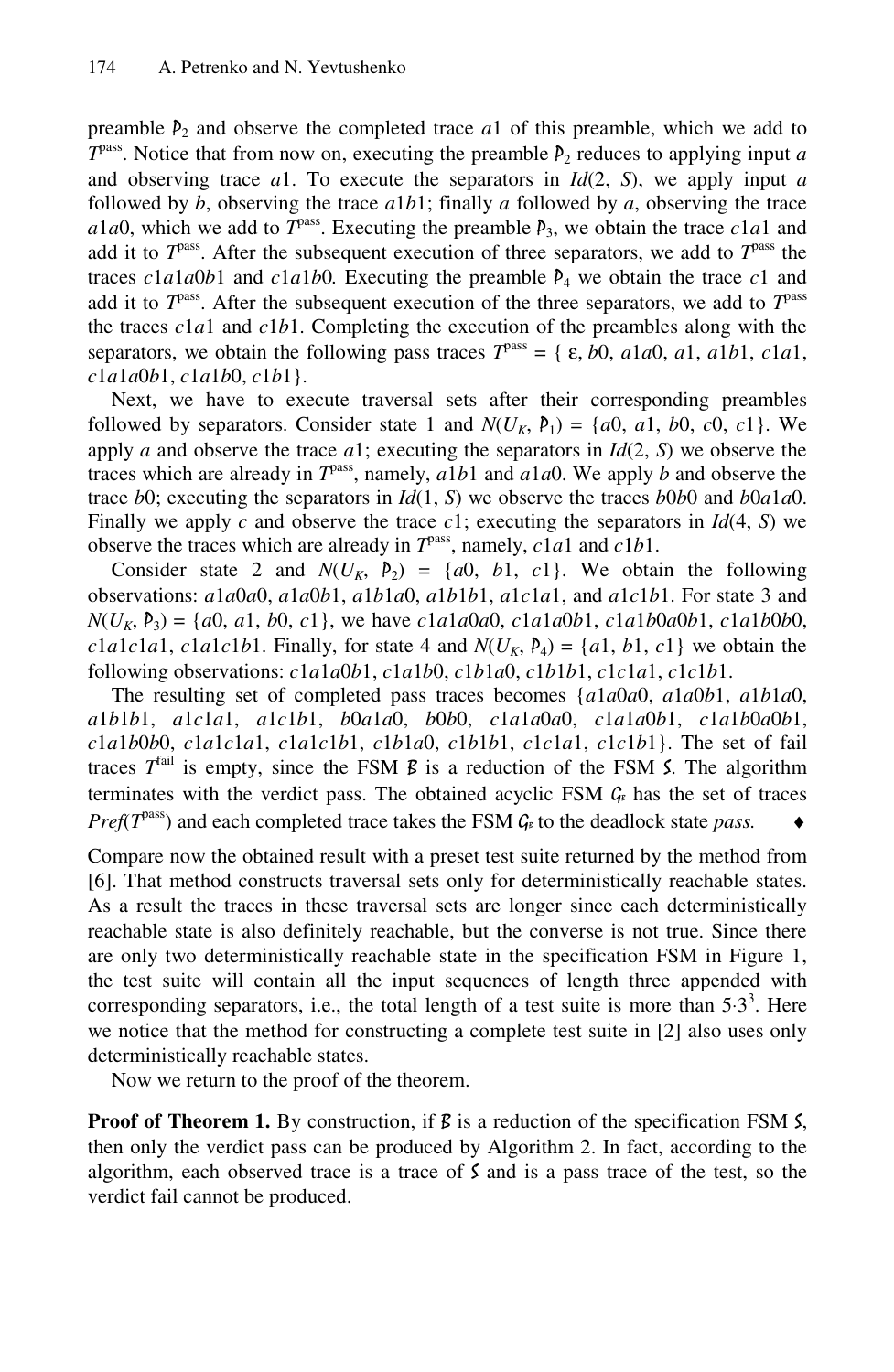Consider now FSM  $\mathcal{B} \in \mathcal{S}_m(\mathcal{S})$  that is not a reduction of  $\mathcal{S}$  and for an observed completed trace  $\alpha_s$  of the preamble  $\beta_s$ ,  $s \in K$ , and for each observed trace  $\alpha_s \sigma \in$  $C(T(\mathcal{P}_s)Pr(\beta), U_K, s')$ ,  $\beta \in N(U_K, \mathcal{P}_s)$ ,  $s' \in R_\beta$ , no verdict fail was produced. We now show that in this case, there exist  $s \in K$  and  $\beta \in N(U_K, \mathcal{P}_s) \cap Tr(\mathcal{B}\text{-after-}\alpha_s)$  such that for the observed completed trace  $\alpha_s$  of the preamble  $\beta_s$ , there exists a set of sequences  $M = {\mu_1, ..., \mu_{m+1}} \subseteq \bigcup_{s' \in R} C(T(\mathcal{P}_s)Pr(\mathcal{B}), U_K, s')$  with the following property. The set  $\{(\mathcal{S} \cap \mathcal{B})\text{-after-}\mu_i \mid j = 1, ..., m+1\}$  contains states  $(s', b)$  and  $(s'', b)$  such that  $s' \leq s_1$ and  $s'' \leq s_2$  for some states  $s_1, s_2 \in R_\beta$ .

Let  $Q'$  be the set of states that are reachable in the intersection  $\zeta \cap B$  via observed completed traces of all preambles in the cover *U<sub>K</sub>*, i.e.,  $Q' = \{ (\mathbf{S} \cap \mathbf{B})\}$ -after-α  $\mid \alpha \in \mathbb{R}$  $U_K$ . Let also v be a shortest trace from a state of the set *Q'* to a state  $q = sb$  such that some input *i* is not defined in state  $q$  under  $i$  (Corollary 1), i.e., the output of  $\beta$  at state *b* under input *i* is not in the set of outputs at state *s* of the specification FSM S. The property of v being a shortest such trace means that for each trace  $\rho \delta \in Tr_S$ , where  $\rho$  is a completed trace of a preamble  $P_s$ ,  $s' \in K$ , and  $\delta$  possessing the same property, i.e., such that the state ( $S \cap B$ )-after- $\rho \delta$  has an undefined input, it holds that  $|\delta| \ge |v|$ . Since B is not a reduction of S, the intersection  $S \cap B$  is initially connected, and the set K has the initial state, such a trace v exists. By definition of traversal sets  $N(U_K, \mathcal{P}_s)$  and since no verdict fail was produced for observed traces of FSM B, there exist a preamble  $P_s$  and an observed trace  $\alpha_s\beta$ , where  $\alpha_s \in T(P_s)$ , and  $\beta$  is a prefix of v, with the property that there exists  $R_\beta \in \mathbb{R}_5$ , such that  $\beta$ -after- $\alpha_s \beta \in R_\beta$  and  $\Sigma$ <sub>*s*′∈*R*β</sub> $|C(T(P<sub>s</sub>)Pr(\beta), U<sub>K</sub>, s')| = m + 1.$ 

For each state  $s' \in R_\beta$ , consider a longest chain of the poset  $(\alpha_s Pr(\beta) \cup U_K, \leq s)$ ; let  $M = {\mu_1, ..., \mu_k, \mu_{k+1}, ..., \mu_{m+1}}$ . Without loss of generality, we assume that  $\mu_1, ..., \mu_k$ are the observed completed traces of the set  $U_K$  while  $\mu_{k+1}$ , ...,  $\mu_{m+1}$  are sequences of the set  $\alpha_s Pr(\beta)$ .

Consider the corresponding  $m + 1$  states of FSM  $\beta$ ,  $\beta$ -after- $\mu_1$ , ...,  $\beta$ -after- $\mu_{m+1}$ . Since **B** has at most *m* states there exist  $1 \leq j < r \leq m + 1$  such that **B**-after- $\mu_j = \beta$ -afterμ*r*. By the definition of the poset, either S-after-μ*<sup>j</sup>* ≤ S-after-μ*r* or S-after-μ*<sup>j</sup>* ≄ S-after-μ*r*. Let S-after- $\mu_j \leq$  S-after- $\mu_r$ . By definition of the poset  $(\alpha_s Pr(\beta) \cup U_K, \leq_s)$ , two cases are possible, either  $\mu_i \in U_K$  and  $\mu_r \in \alpha_s Pr(\beta)$  or  $\mu_i$ ,  $\mu_r \in \alpha_s Pr(\beta)$ .

Consider the case when  $\mu_i \in U_K$  and  $\mu_r \in \alpha_s Pr(\beta)$ . As Algorithm 2 produces the verdict pass when the implementation  $\beta$  is tested, the following holds. The trace β' obtained from α*s*β by deleting the prefix μ*r*, is a trace of FSM B at state B-after-μ*r* = Bafter-μ*j*. If β′ is not a trace of FSM S at state S-after-μ*j* then a proper prefix β′′ of the trace β′ takes the FSM S ∩ B from state (S-after-μ*j*, B-after-μ*j*) to a state (S-after-μ*j*β′′, B-after-μ*j*β′′) such that the state (S-after-μ*j*β′′, B-after-μ*j*β′′) of the intersection S ∩ B has an undefined input. If β′ is a trace of FSM S at state S-after-μ*j* then β′ is a trace of S ∩ B at state (S ∩ B)-after-μ*j* and thus, a shorter trace ν*<sup>r</sup>* obtained from ν by deleting the prefix  $\mu_r$  is a trace of FSM  $\zeta \cap \zeta$  to a state (S-after- $\mu_i v_r$ ,  $\zeta$ -after- $\mu_i v_r$ ) with an undefined input.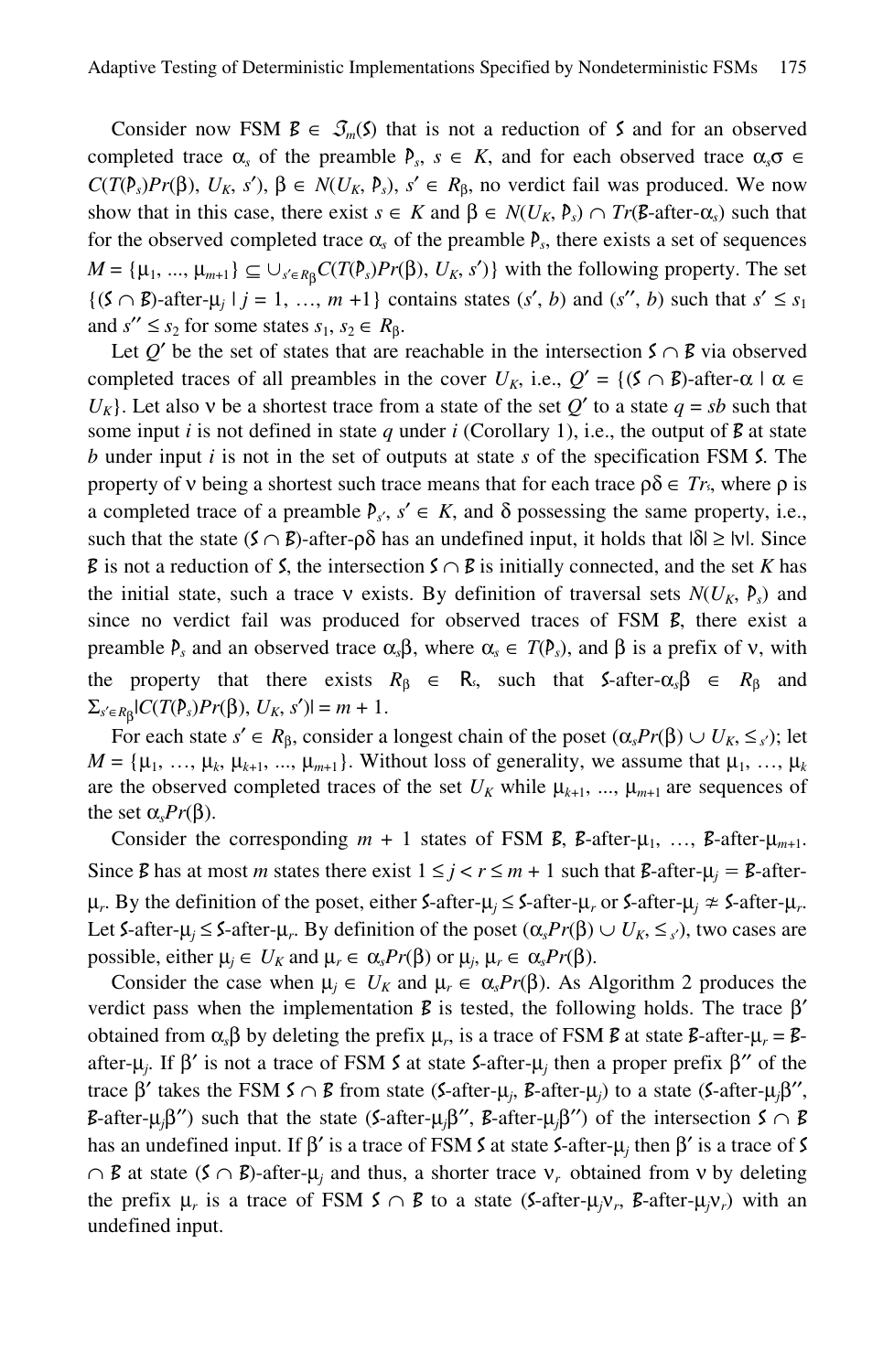Consider now the case when  $\mu_i$ ,  $\mu_r \in \alpha_s Pr(\beta)$ . Similar to the previous case, the trace β could also be shortened by deleting the part between two states S-after-μ*j* and S-after-μ*r*, as S-after-μ*<sup>j</sup>* ≤ S-after-μ*r*.

Both cases contradict the fact that the trace  $\nu$  that contains  $\beta$  as a prefix is a shortest trace from a state of the set  $Q'$  to a state  $q = sb$  with an undefined input *i*.

Thus, S-after-μ*<sup>j</sup>* ≄ S-after-μ*r*, i.e., the set {(S ∩ B)-after-γ | γ ∈ *M*} contains states (*s*, *b*) and  $(s', b)$  such that  $s \leq s_1$  and  $s' \leq s_2$  for some states  $s_1, s_2 \in R_\beta$ , thus  $s \neq s'$ . According to Algorithm 2, for the observed completed trace  $\alpha_s$  of the preamble  $P_s$ , *s*  $\in K$ , after each  $\gamma \in C(T(\mathcal{P}_s)Pr(\mathcal{B}), U_K, s')$ ,  $s' \in R_\mathcal{P}$ , there will be an identifier  $Id(s', R_\mathcal{B})$ executed. Correspondingly, an identifier  $Id$ (S-after- $\mu_j$ ,  $R_\beta$ ) after the trace  $\mu_j$  and an identifier *Id*(S-after-μ<sub>*r*</sub>,  $R_β$ ) after the trace μ<sub>*r*</sub> will be executed. Since S-after-μ<sub>*j*</sub>  $\neq$  Safter-μ*r*, B is deterministic and B-after-μ*<sup>j</sup>* = B-after-μ*r*, at least for one of the separators the designated state would not be reached, i.e., the verdict fail will be produced. Finally, we demonstrate how the obtained result is related to the problem of *m*complete test generation. Suppose that all the deterministic FSMs with at most *m* states in the fault domain  $\mathfrak{S}_m(\mathfrak{S})$  can be explicitly enumerated and for each such FSM **B**, an FSM  $G_{\text{B}}$  is derived by Algorithm 2. Let the FSM U be the union of all FSMs  $G_{\text{B}}$ which, if it is not output-complete, is completed as follows. For each trace α*io* of U if there exists  $o' \in O$  such that U has no trace  $\alpha i o'$  then a completed pass trace  $\alpha i o'$  is added if α*io*′ is a trace of the specification FSM S; otherwise, a fail trace α*io*′ is added. The reason is that such a trace  $\alpha i \circ \alpha'$  does not belong to any machine in  $\mathfrak{S}_m(\mathcal{S})$ ; it has to be added since a test is by definition output-complete. In fact, a test can be outputcompleted in arbitrary way, since those traces will never be observed in testing deterministic FSMs with at most *m* states.

**Theorem 2.** Given an FSM **S** and a test *U* derived by the above procedure, the test *U* is *m*-complete for  $\zeta$  *i.e., it is complete in the fault domain*  $\mathcal{F}_m(\zeta)$  of complete *deterministic FSMs.*

**Proof.** A trace of test  $V$  is a pass trace if and only if this trace is a trace of the specification FSM S. Consider FSM  $\mathcal{B} \in \mathcal{S}_m(\mathcal{S})$  that is not a reduction of S; by construction, an FSM  $G_{\rm B}$  derived by the above algorithm has a fail trace that is a trace of  $\beta$  and thus, test U has a fail trace that is a trace of  $\beta$ .

Such a characterization of the relationship between the executed test and *m*-complete tests is of a more theoretical than practical interest, as in testing one usually deals with a given implementation and not with an arbitrary collection of them.

# **5 Related Work**

Most of the previous work in test generation from NFSMs relies on the execution of all test fragments forming the complete tests, see e.g., [4, 6]. The proposed method requires adaptive execution avoiding tests which are not related to a given implementation. It also differs in the way test fragments are treated. The construction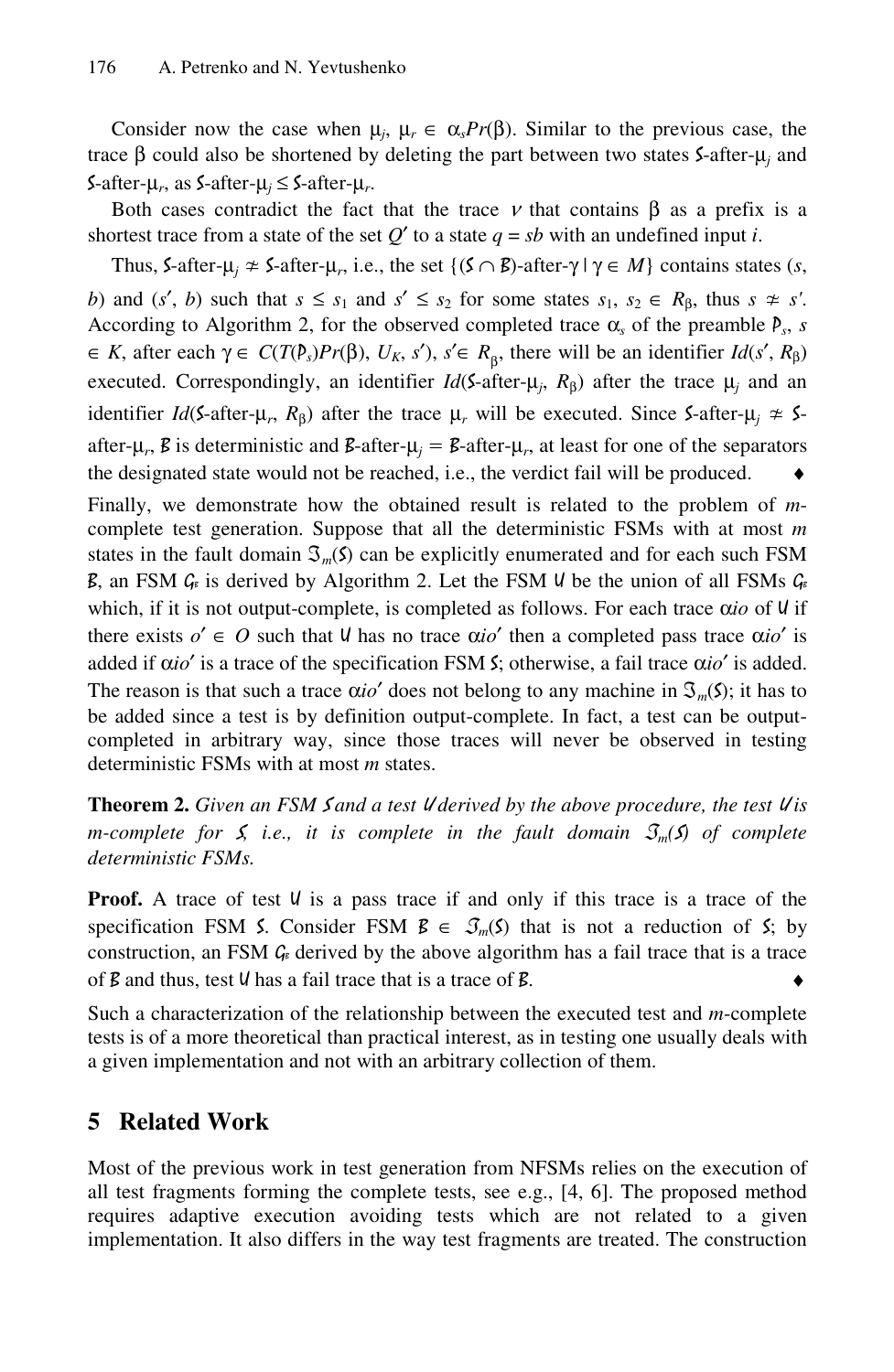of traversal sets follows the most recent idea elaborated for deriving preset complete tests in our previous work [6], which improves previous proposals, (see [6] for more references) including those used for adaptive testing such as [2, 3, 7]. In all the previous work, the test fragment addressing state reachability includes transfer sequences only to deterministically reachable states, which is extended in this paper by considering definitely reachable states.

The notions of preamble used in this paper and finite transfer tree considered in [11] serve the same purpose of modeling an adaptive process of transferring an NFSM into a desired state. Differently from that work, we use, instead of a tree, a state machine. Modeling preamble as NFSM allows us not only to establish a direct relation with a specification machine, namely, that a preamble is just a certain submachine of the specification FSM, moreover if it exists then any of its reductions possesses the preamble. This allows us to solve its existence and construction problems in a simple intuitive way.

The notion of separator is similar to that of state distinguishing strategies considered in [1] and in [11]. Differently from that work, we not only use an FSM to describe a strategy, but also offer an exact characterization of all state distinguishing strategies in the form of an FSM, called a canonical separator, which is obtained from the self-product of the specification NFSM. A distinguishing strategy becomes then a certain submachine of the canonical separator. The method of [1] allows to test whether a given FSM is *r*-compatible with the specification FSM (but not that the former is a reduction of the latter, as we do), and [3] extends this result to a set of FSMs. The work in [5] also addresses adaptive testing of nondeterministic machines, but its results cannot be used to prove that a given DFSM is a reduction of the specification machine. Compared to [7], we pre-compute all the test fragments, simplifying the test generation process.

### **6 Conclusion**

In this paper, we addressed the problem of adaptive testing of a deterministic implementation machine from its nondeterministic specification. We proposed a method for defining test fragments, combining and executing them in adaptive manner against a given implementation FSM such that the test execution terminates with the verdict pass if and only if it is a reduction of the specification. The novelty of the method lies in the use of definitely reachable states missed by the previous methods and selective execution of test fragments depending on observed traces in adaptive test execution.

Our current work concerns the generalization of the obtained results to nondeterministic implementations. As a future work, it would be interesting to investigate a combination of the proposed method with the specification refinement approach.

**Acknowledgement.** The authors want to thank a reviewer for useful comments.